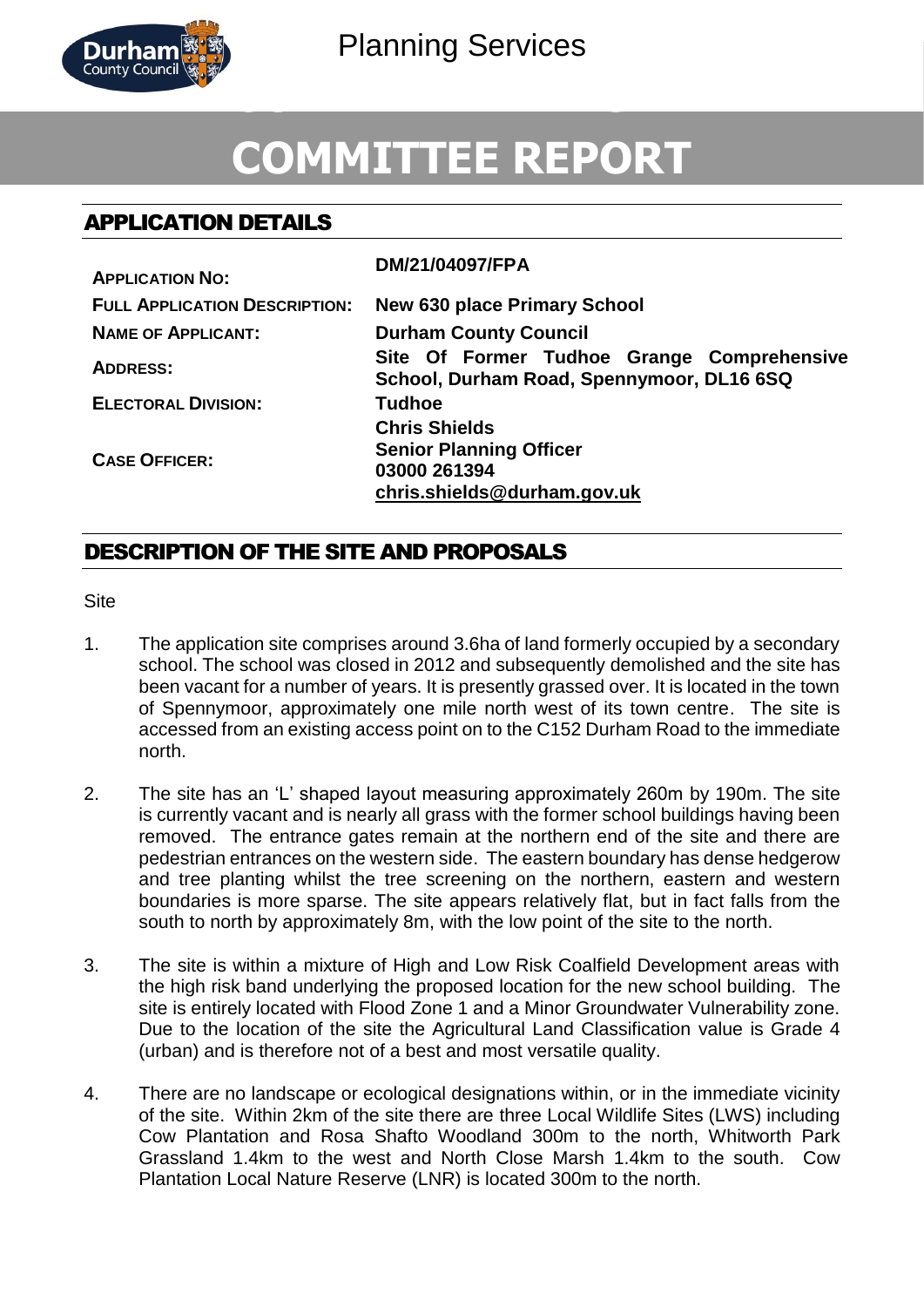- 5. Tudhoe Conservation Area is located approximately 550m to the north of the site and this contains 9 listed buildings, the nearest of which are the Grade II Listed Church of St Charles and Presbytery and the Grade II Listed Gate Piers and Piers North of Church of St Charles approximately 650m to the north of the site. The Grade II Listed Church of St Andrew is located approximately 150m to the south, the Grade II Listed Spennymoor Settlement is located approximately 270m to the west, the Grade II Listed Spennymoor U.D. War Memorial with Dwarf Wall, Railings and Gate is located approximately 550m to the west and the Grade II Listed War Memorial in York Hill Cemetery with Piers, Rails and Chain and Grade II Listed Colliery Disaster Memorial in Tudhoe Cemetery are located approximately 360m to the east.
- 6. The site is located within a residential area. The nearest residential properties to the site are located immediately adjacent to the site boundary on South Terrace to the west, Derwent Terrace to the south and Durham Road and Cuthbert Street to the north. St Charles Roman Catholic Primary School is located to the immediate east. Appleton Lodge care home is located to the south of the site. There are no public rights of way within or in the vicinity of the site.
- 7. The site is allocated for housing in the County Durham Plan (reference H24) with an anticipated yield of 85 no. dwellings.

#### PROPOSAL**:**

- 8. Planning permission is sought for the construction of a new primary school, nursery and early years unit on the site, together with associated parking and playing pitches.
- 9. The proposed school would replace the Ox Close Primary School which is located around 700m west of the application site.
- 10. The proposed school provide 23 classrooms with 1 for the nursery, 3 for reception and 18 for years 1 to 6, as well as other ancillary learning spaces and facilities, such as group rooms, library, sports hall and dining hall. The school would have generally rectangular form with a length of 81.5m, width of 37.5m across the halls and 24 metres across the classroom and with a and a maximum height of 7.66m
- 11. The proposed building would be two storeys with a flat roof. The predominant material for use in the construction of the school would be brickwork, in common with buildings in much of the surrounding area, with standardised curtain walling to sections. A panel infill would be used to screen structural columns and partitions. The proposed window system would allow for partitions between glazed panels by the use of infill spandrel panelling which would match the proprietary aluminium double glazed system finish.
- 12. The primary access to the site would be from Durham Road, leading to a parking area providing 107 car parking spaces. The school building with play areas to its rear would lie to the south east of the parking area. A separate access to goods and deliveries would be retained via Cuthbert Street to the north. A pedestrian access would be created to the south, from South Terrace.
- 13. This application is being reported to the County Planning Committee because it involves major development of more than 2ha.

## PLANNING HISTORY

14. The former Tudhoe Grange School closed in September 2012. There have been no subsequent applications for the site.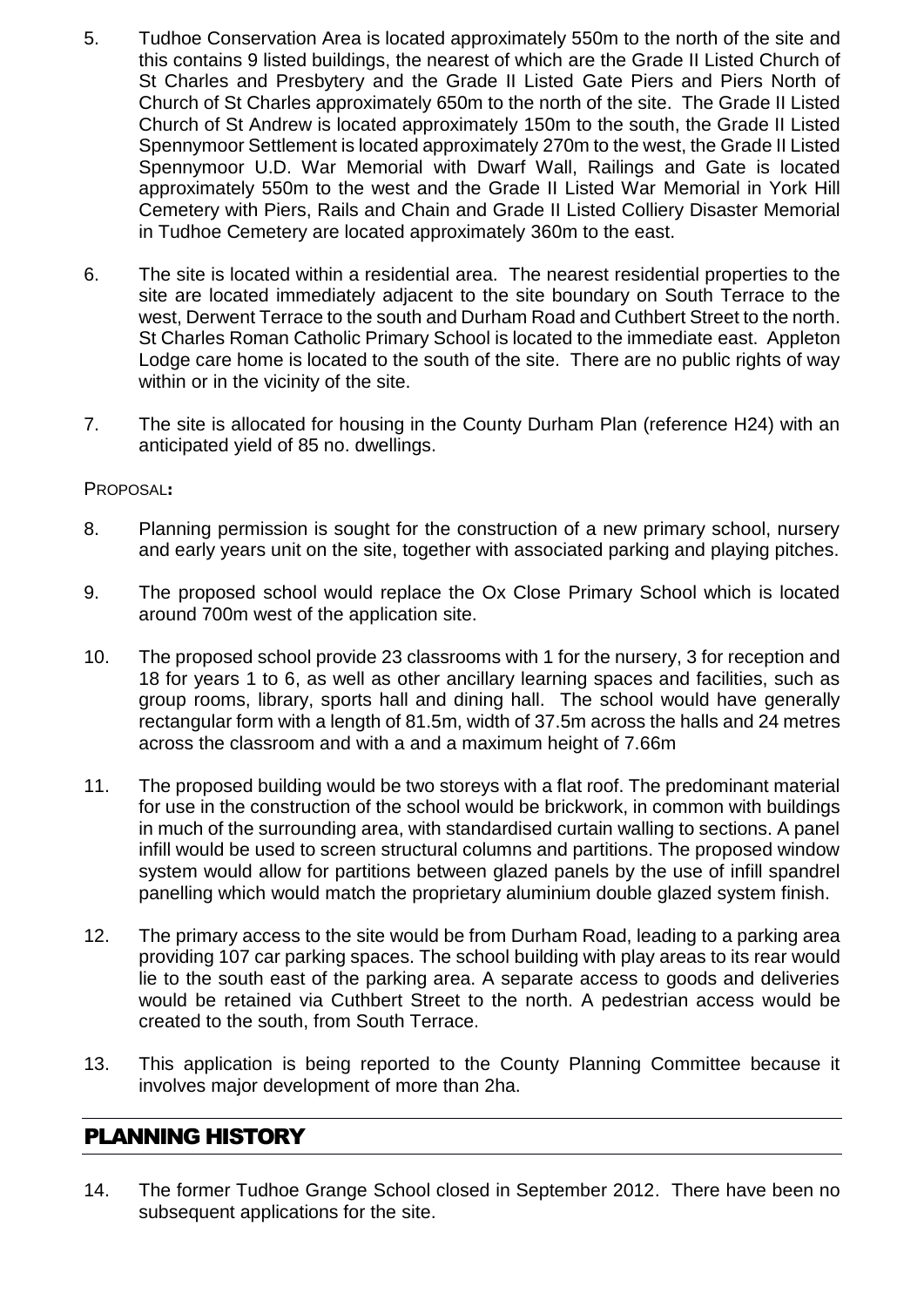# PLANNING POLICY

#### **NATIONAL POLICY**

- 15. A revised National Planning Policy Framework (NPPF) was published in July 2021. The overriding message continues to be that new development that is sustainable should go ahead without delay. It defines the role of planning in achieving sustainable development under three overarching objectives – economic, social and environmental, which are interdependent and need to be pursued in mutually supportive ways.
- 16. In accordance with Paragraph 219 of the National Planning Policy Framework, existing policies should not be considered out-of-date simply because they were adopted or made prior to the publication of this Framework. Due weight should be given to them, according to their degree of consistency with the Framework (the closer the policies in the plan to the policies in the Framework, the greater the weight that may be given). The relevance of this issue is discussed, where appropriate, in the assessment section of the report. The following elements of the NPPF are considered relevant to this proposal.
- 17. *NPPF Part 2 – Achieving Sustainable Development* The purpose of the planning system is to contribute to the achievement of sustainable development and therefore at the heart of the NPPF is a presumption in favour of sustainable development. It defines the role of planning in achieving sustainable development under three overarching objectives - economic, social and environmental, which are interdependent and need to be pursued in mutually supportive ways. The application of the presumption in favour of sustainable development for plan-making and decisiontaking is outlined.
- 18. *NPPF Part 6 – Building a Strong, Competitive Economy* -– The Government is committed to securing economic growth in order to create jobs and prosperity, building on the country's inherent strengths, and to meeting the twin challenges of global competition and a low carbon future.
- 19. *NPPF Part 8 – Promoting Healthy and Safe Communities* The planning system can play an important role in facilitating social interaction and creating healthy, inclusive and safe communities. Local Planning Authorities should plan positively for the provision and use of shared space and community facilities. An integrated approach to considering the location of housing, economic uses and community facilities and services should be adopted.
- 20. *NPPF Part 9 – Promoting Sustainable Transport* Encouragement should be given to solutions which support reductions in greenhouse gas emissions and reduce congestion.
- 21. *NPPF Part 14 – Meeting the Challenge of Climate Change, Flooding and Coastal Change* – The planning system should support the transition to a low carbon future in a changing climate, taking full account of flood risk and coastal change. It should help to: shape places in ways that contribute to radical reductions in greenhouse gas emissions, minimise vulnerability and improve resilience; encourage the reuse of existing resources, including the conversion of existing buildings; and support renewable and low carbon energy and associated infrastructure.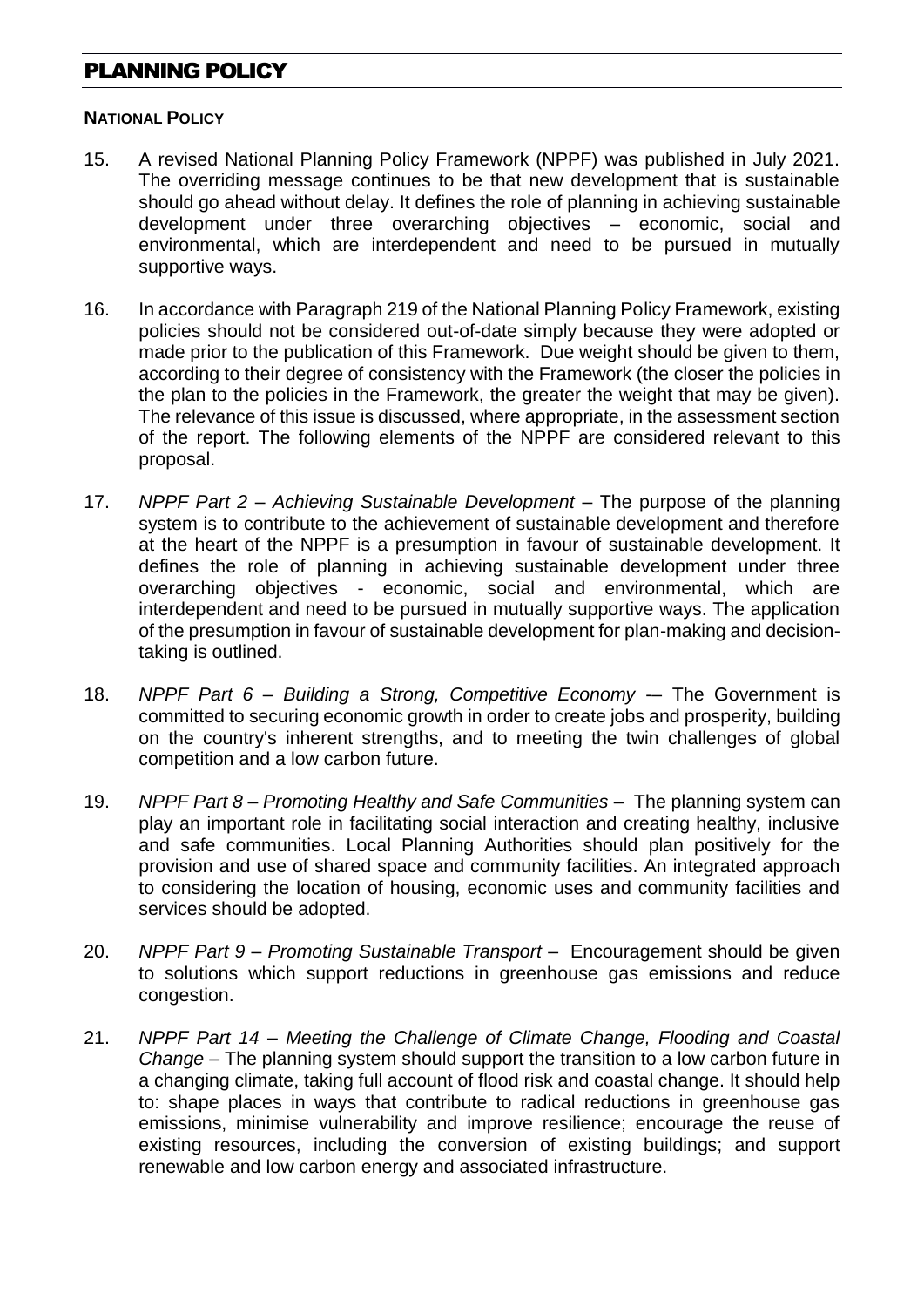- 22. *NPPF Part 15 Conserving and Enhancing the Natural Environment* The Planning System should contribute to and enhance the natural and local environment by protecting and enhancing valued landscapes, site of biodiversity or geological conservation interests, recognising the wider benefits of ecosystems, minimising the impacts on biodiversity, preventing both new and existing development from contributing to or being put at unacceptable risk from pollution and land stability and remediating contaminated or other degraded land where appropriate.
- 23. *NPPF Part 16 – Conserving and Enhancing the Historic Environment* Heritage assets range from sites and buildings of local historic value to those of the highest significance, such as World Heritage Sites which are internationally recognised to be of Outstanding Universal Value. These assets are an irreplaceable resource and should be conserved in a manner appropriate to their significance, so that they can be enjoyed for their contribution to the quality of life of existing and future generations.

*<https://www.gov.uk/government/publications/national-planning-policy-framework--2>*

24. The Government has consolidated a number of planning practice guidance notes, circulars and other guidance documents into a single Planning Practice Guidance suite. This document provides planning guidance on a wide range of matters. Of particular relevance to this application is the practice guidance with regards to; listed air quality; climate change; determining a planning application; flood risk and coastal change; healthy and safe communities; historic environment; light pollution; natural environment; noise; renewable and low carbon energy; travel plans, transport assessments and statements; use of planning conditions; water supply, wastewater and water quality

*<https://www.gov.uk/government/collections/planning-practice-guidance>*

### **LOCAL PLAN POLICY:**

The County Durham Plan (October 2020)

- 25. *Policy 4 – Housing Allocations* identifies the locations for new housing within the County. Applications for housing on these allocations if in accordance with the sitespecific requirements of the policy and infrastructure requirements should be approved if in accordance with other relevant policies in the plan.
- 26. *Policy 6 – Development of Unallocated Sites* States the development on sites not allocated in the Plan or Neighbourhood Plan, but which are either within the built-up area or outside the built up area but well related to a settlement will be permitted provided it: is compatible with use on adjacent land; does not result in coalescence with neighbouring settlements; does not result in loss of land of recreational, ecological, or heritage value; is appropriate in scale, design etc to the character of settlement; it is not prejudicial to highway safety; provides access to sustainable modes of transport; retains the settlement's valued facilities; considers climate change implications; encourages the use of previously developed land and reflects priorities for urban regeneration.
- 27. *Policy 21 – Delivering Sustainable Transport* Requires planning applications to address the transport implications of the proposed development. All development shall deliver sustainable transport by delivering, accommodating and facilitating investment in sustainable modes of transport; providing appropriate, well designed, permeable and direct routes for all modes of transport; ensuring that any vehicular traffic generated by new development can be safely accommodated; creating new or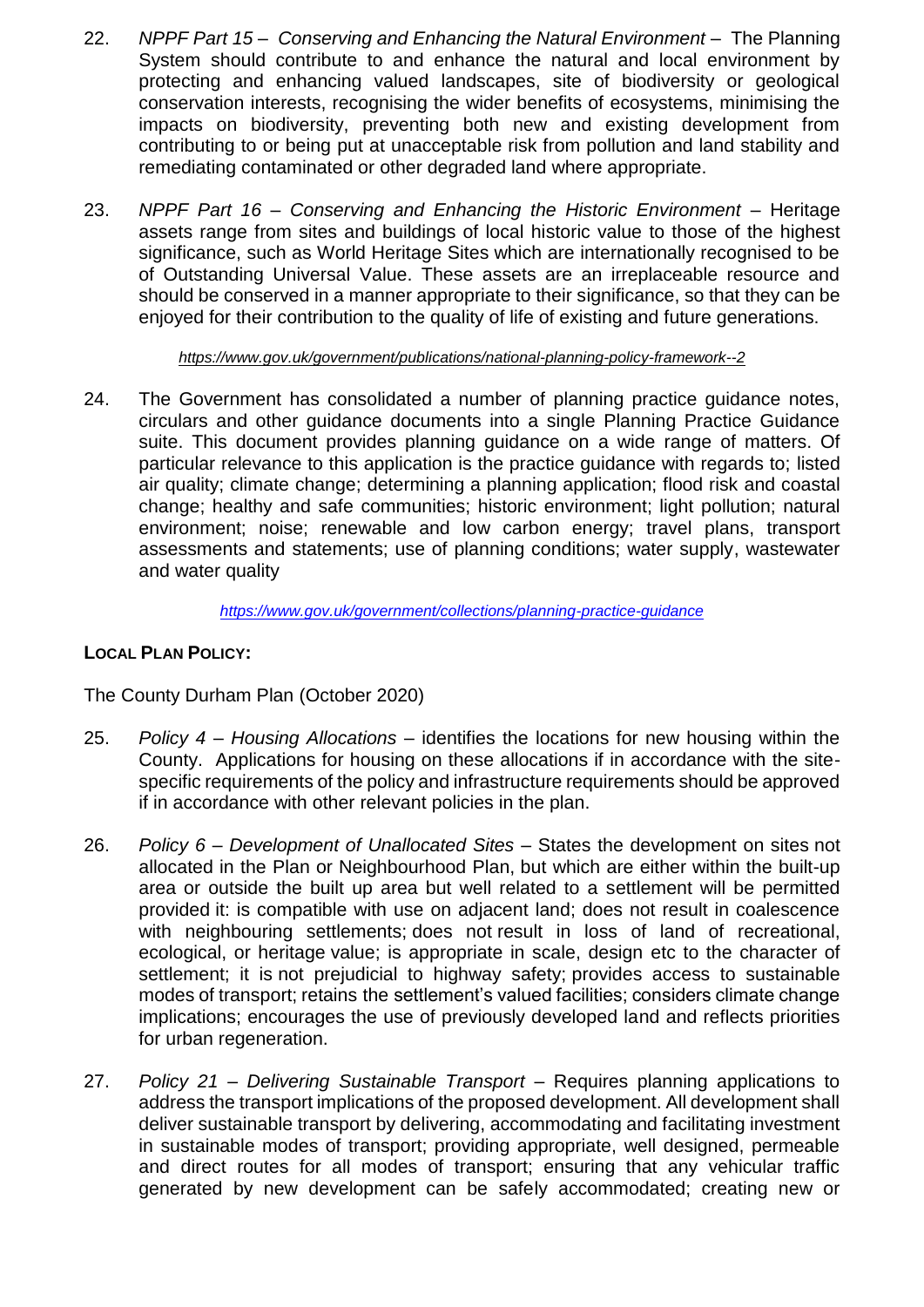improvements to existing routes and assessing potential increase in risk resulting from new development in vicinity of level crossings.

- 28. *Policy 26 – Green Infrastructure* States that development proposals will not be permitted that would result in the loss of open space or harm to green infrastructure assets unless the benefits of the development clearly outweigh that loss or harm and an assessment has been undertaken which has clearly shown the open space or land to be surplus to requirements. Where valued open spaces or assets are affected, proposals must incorporate suitable mitigation and make appropriate provision of equivalent or greater value in a suitable location. Where appropriate there will be engagement with the local community.
- 29. *Policy 29 – Sustainable Design*. Requires all development proposals to achieve well designed buildings and places having regard to SPD advice and sets out detailed criteria which sets out that where relevant development is required to meet including; making a positive contribution to an areas character and identity; provide adaptable buildings; minimise greenhouse gas emissions and use of non renewable resources; providing high standards of amenity and privacy; contributing to healthy neighbourhoods; providing suitable landscape proposals; provide convenient access for all users; adhere to the Nationally Described Space Standards (subject to transition period).
- 30. *Policy 31 – Amenity and Pollution* Sets out that development will be permitted where it can be demonstrated that there will be no unacceptable impact, either individually or cumulatively, on health, living or working conditions or the natural environment and that the development can be effectively integrated with any existing business and community facilities. Development will not be permitted where inappropriate odours, noise, vibration and other sources of pollution cannot be suitably mitigated against, as well as where light pollution is not suitably minimised to an acceptable level.
- 31. *Policy 32 – Despoiled, Degraded, Derelict, Contaminated and Unstable Land* requires that where development involves such land, any necessary mitigation measures to make the site safe for local communities and the environment are undertaken prior to the construction or occupation of the proposed development and that all necessary assessments are undertaken by a suitably qualified person.
- 32. *Policy 35 – Water Management* Requires all development proposals to consider the effect of the proposed development on flood risk, both on-site and off-site, commensurate with the scale and impact of the development and taking into account the predicted impacts of climate change for the lifetime of the proposal. All new development must ensure there is no net increase in surface water runoff for the lifetime of the development.
- 33. *Policy 36 – Water Infrastructure –* Advocates a hierarchy of drainage options for the disposal of foul water. Applications involving the use of non-mains methods of drainage will not be permitted in areas where public sewerage exists. New sewage and waste water infrastructure will be approved unless the adverse impacts outweigh the benefits of the infrastructure. Proposals seeking to mitigate flooding in appropriate locations will be permitted though flood defence infrastructure will only be permitted where it is demonstrated as being the most sustainable response to the flood threat.
- 34. *Policy 39 – Landscape* States that proposals for new development will only be permitted where they would not cause unacceptable harm to the character, quality or distinctiveness of the landscape, or to important features or views. Proposals are expected to incorporate appropriate mitigation measures where adverse landscape and visual impacts occur. Development affecting Areas of Higher landscape Value will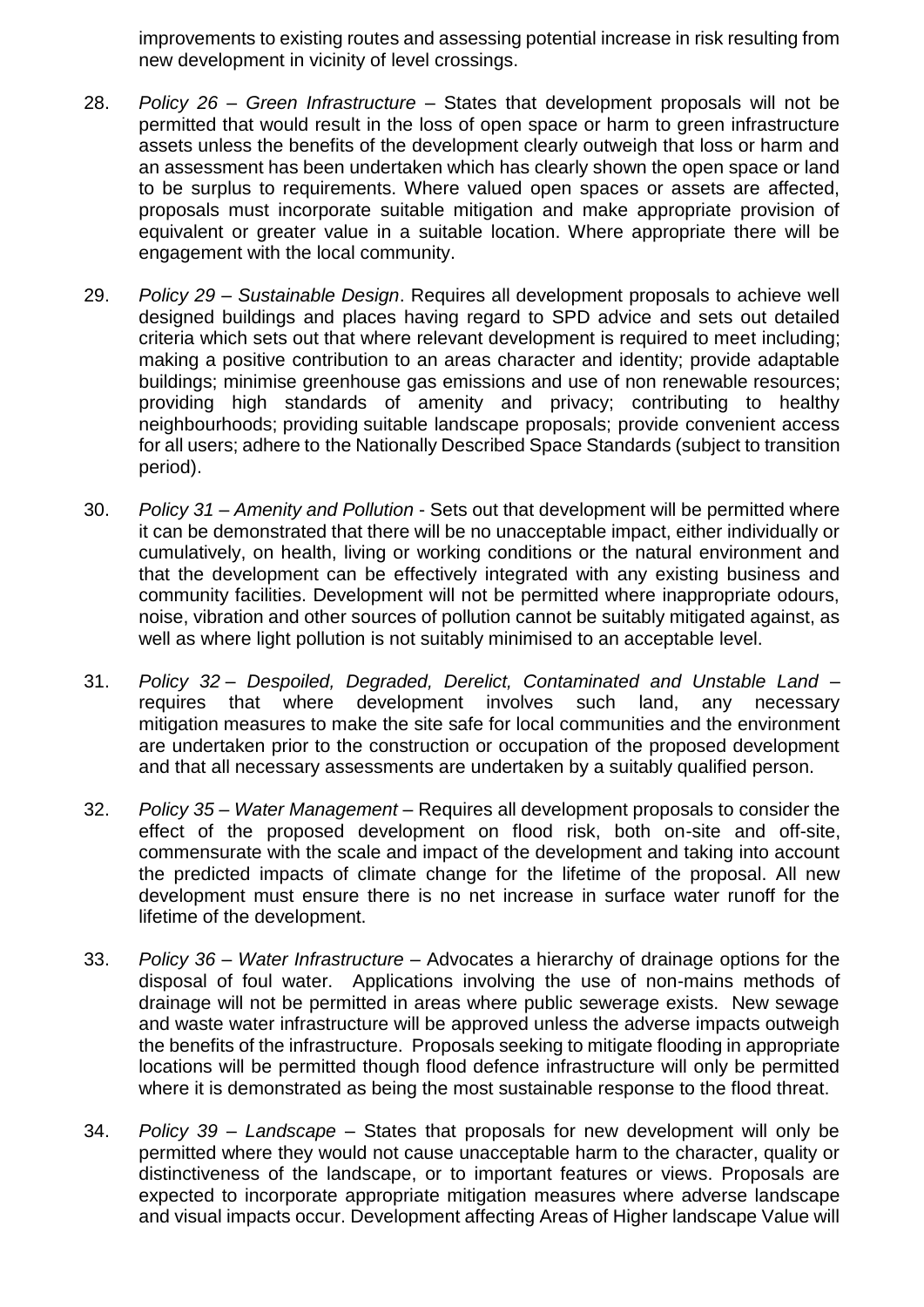only be permitted where it conserves and enhances the special qualities of the landscape, unless the benefits of the development clearly outweigh its impacts. Development proposals should have regard to the County Durham Landscape Character Assessment and County Durham Landscape Strategy and contribute, where possible, to the conservation or enhancement of the local landscape.

- 35. *Policy 40 – Trees, Woodlands and Hedges* States that proposals for new development will not be permitted that would result in the loss of, or damage to, trees, hedges or woodland of high landscape, amenity or biodiversity value unless the benefits of the scheme clearly outweigh the harm. Proposals for new development will be expected to retain existing trees and hedges. Where trees are lost, suitable replacement planting, including appropriate provision for maintenance and management, will be required within the site or the locality.
- 36. *Policy 41 – Biodiversity and Geodiversity* Restricts development that would result in significant harm to biodiversity or geodiversity and cannot be mitigated or compensated. The retention and enhancement of existing biodiversity assets and features is required as well as biodiversity net gains. Proposals are expected to protect geological features and have regard to Geodiversity Action Plans and the Durham Geodiversity Audit and where appropriate promote public access, appreciation and interpretation of geodiversity. Development proposals which are likely to result in the loss or deterioration of irreplaceable habitat(s) will not be permitted unless there are wholly exceptional reasons and a suitable compensation strategy exists.
- 37. *Policy 43 – Protected Species and Nationally and Locally Protected Sites*  States that development proposals that would adversely impact upon nationally protected sites will only be permitted where the benefits clearly outweigh the impacts whilst adverse impacts. Appropriate mitigation or, as a last resort, compensation must be provided where adverse impacts are expected. In relation to protected species and their habitats, all development likely to have an adverse impact on the species' abilities to survive and maintain their distribution will not be permitted unless appropriate mitigation is provided, or the proposal meets licensing criteria in relation to European protected species.
- 38. *Policy 44 – Historic Environment –* Requires development proposals to contribute positively to the built and historic environment. Development should seek opportunities to enhance and where appropriate better reveal the significance and understanding of heritage assets.

#### **NEIGHBOURHOOD PLAN:**

39. There is no Neighbourhood Plan for this area.

*The above represents a summary of those policies considered relevant. The full text, criteria, and justifications can be accessed at:* <http://www.durham.gov.uk/article/3266/Development-Plan-for-County-Durham> (Adopted County Durham Plan) *The Hartlepool Local Plan can be accessed at:* [https://www.hartlepool.gov.uk/info/20209/local\\_plan/312/local\\_plan\\_planning\\_policy](https://www.hartlepool.gov.uk/info/20209/local_plan/312/local_plan_planning_policy)

# CONSULTATION AND PUBLICITY RESPONSES

#### **STATUTORY RESPONSES:**

40. *Highways Authority* – has raised no objections to the proposals. Officers provided detailed comments in respect of highway safety that have been incorporated into the updated site layout plan.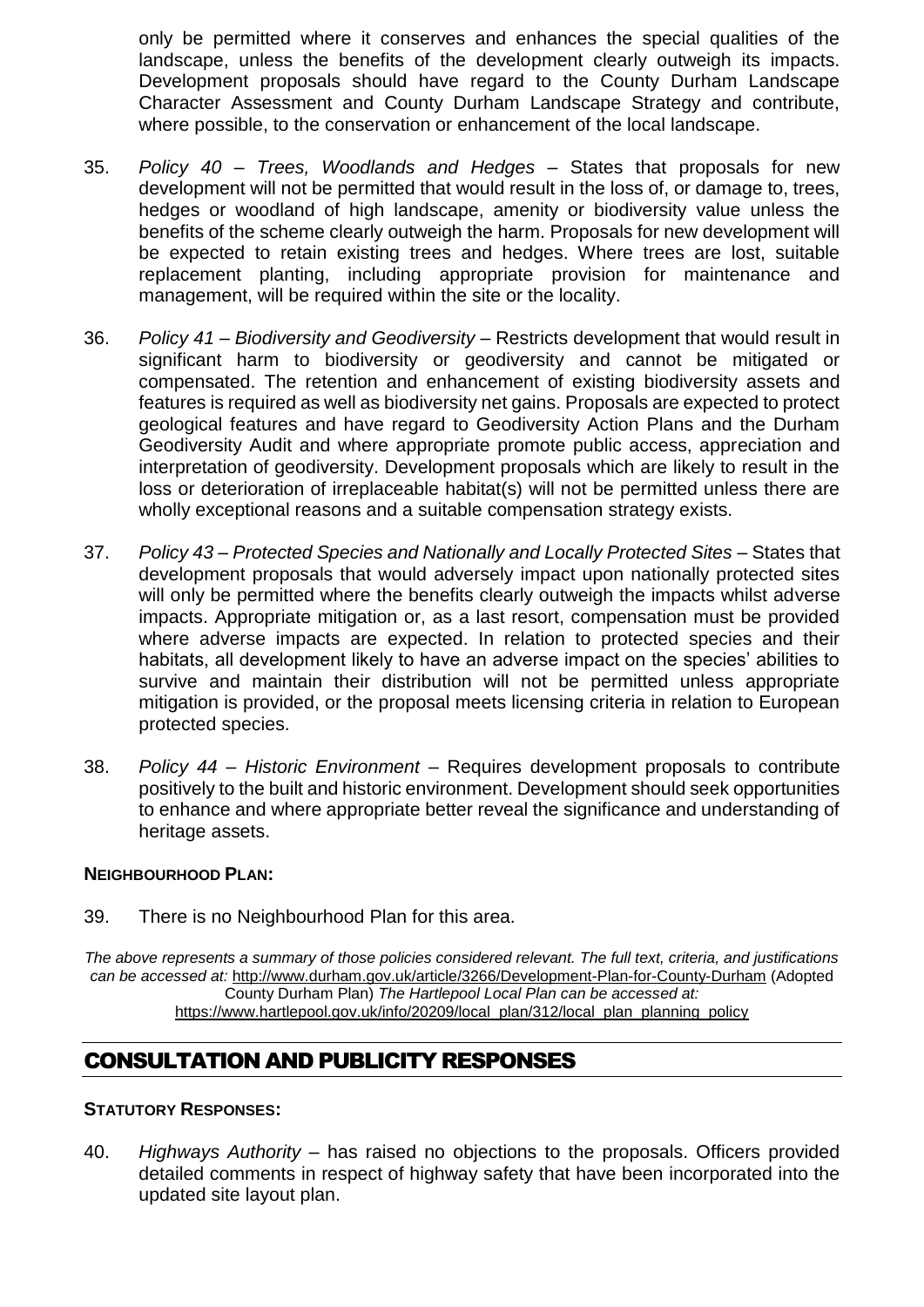- 41. *The Coal Authority* has raised no objections to the proposals noting that the content and conclusions of the Coal Mining Risk Assessment Report are sufficient for the purposes of the planning system and meets the requirements of NPPF in demonstrating that the application site is, or can be made, safe and stable for the proposed development.
- 42. *Drainage & Coastal Protection –* raise no objection subject to a condition.
- 43. *Northumbrian Water –* has raised no objections to the proposal but has recommended a condition be imposed to require submission of a scheme for the disposal of surface water.

#### **INTERNAL CONSULTEE RESPONSES:**

- 44. *Spatial Policy* has raised no objections to the proposals. Officers have commented that whilst the site is allocated for housing under Policy 4 (Housing Allocations) of the CDP, development of the site for the establishment of a new primary school would not draw support from Policy 4 but could gain support from CDP Policy 6 (Development on Unallocated Sites) subject to satisfying other policy requirements within the CDP. The non-delivery of housing on this site is not considered to be a significant issue.
- 45. *Environmental Health and Consumer Protection* (Nuisance) has raised no objections to the proposals on the basis that hours of use would not extend into the evenings or weekends, and that there would be no external lighting.
- 46. *Environmental Health and Consumer Protection (Air quality) –* has raised no objections to the proposal. Queries were raised in respect of air quality screening but the daily trips would be below the threshold level. Officers recommend that a condition be applied to require details of any stack associated with the boiler prior to it being installed on site.
- 47. *Environmental Health and Consumer Protection (Contaminated land)* has raised no objections. Officers have confirmed that they are satisfied with the information provided in the Phase 1 Desktop Assessment. A Phase 2 Site Investigation was recommended. Elevated levels of contamination have been identified in one location on site during the phase 2. It has been identified as a 'hotspot' however no further site investigation works are proposed to delineate or remove the 'hotspot'. Remedial works are proposed and ground gas monitoring is ongoing. Conditions are recommended for phase 3 and 4 remediation works.
- 48. *Ecology –* has raised no objections to the proposals. Officers have noted the proposed measures to achieve biodiversity net gain and, subject to the conditioning of the recommendations detailed in Section 5 of the PEA report (Durham Wildlife Services, January 2022 Update report), and the habitat types and areas as detailed in the DEFRA metric which has been provided as a supporting document. It is also recommended that a detailed habitat creation, management and monitoring report be produced, based on the principles detailed in the Summarised Management Prescriptions Document provided by Durham Wildlife Services (dated 24/5/22). The habitats to be created on site shall be managed as described in the detailed document, for a minimum of 30 years, as required by the Environment Act 2021.
- 49. *Landscape –* has raised no objections to the proposals. Officers have requested conditions to provide full details of hard and soft landscaping and soft landscaping management.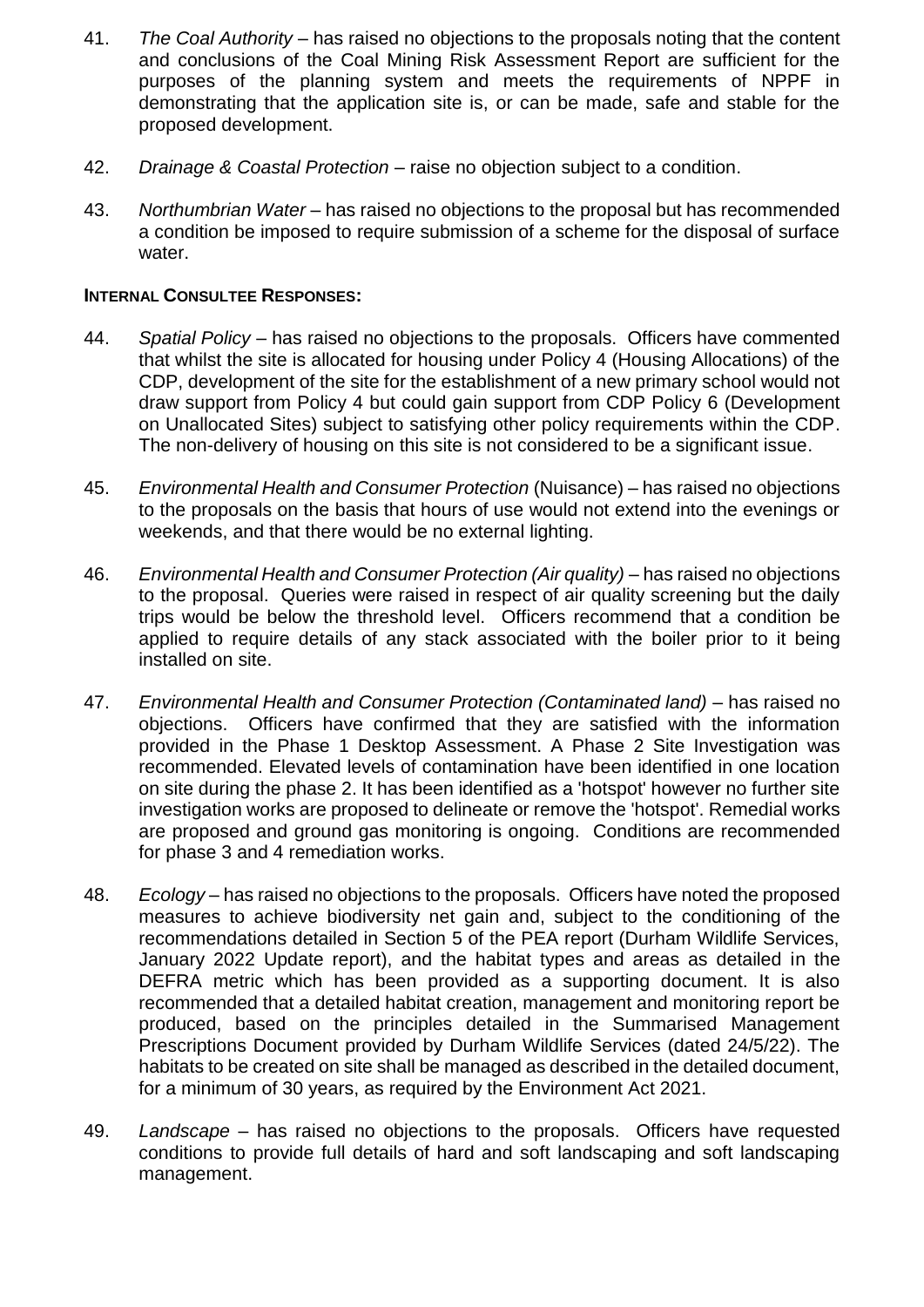- 50. *Design and Conservation –*comment that the principle of developing the site for an education building was established at the pre-application stage and therefore there is no objection to the proposed school building however some elements of the detailing are questionable. The overall form of the building, the vertical rhythm, large areas of vertical glazing and a highly legible entrance feature are welcomed. With regard to the proposed material palette, the site lies within a residential area which is dominated by red brick and stone detailing however the proposed building would utilise Staffordshire blue brick contrasting significantly with the dominant characteristic of the local vernacular. Officers have suggested reconsidering the choice of brick to ensure that the building better relates to the site context.
- 51. *Archaeology –* has raised no objections to the proposals. Officers have stated that the footprint of the new building largely overlies the previous school and as such the groundworks are unlikely to have an impact on undisturbed ground.

#### **EXTERNAL CONSULTEE RESPONSES:**

- 52. *Sport England –* has objected to the proposal. Sport England has commented that the proposed available playing field would be less than half of what was previously available to the former Tudhoe Grange Lower School. It is stated that the proposed playing field would not provide equivalent quality or quantity of playing to when it was last in use. Officers stated that should the local planning authority be minded to grant planning permission for the proposal, contrary to Sport England's objection then in accordance with The Town and Country Planning (Consultation) (England) Direction 2021, the application should be referred to the Secretary of State, via the Planning Casework Unit.
- 53. Sport England was sent a further consultation when additional information was received in respect of the playing fields but this did not alter its view and the objection remains. In addition, Sport England raised concerns regarding the general preapplication consultation and development process in relation to playing field strategy across the County.

#### **PUBLIC RESPONSES:**

- 54. The applications have been advertised by site notice and in the local press as part of the planning procedures. Notification letters were sent to individual properties in the vicinity of the site. Two letters of objection have been received in response to the consultation.
- 55. Objectors have raised concerns in respect of traffic and road safety, particularly for pedestrians accessing the school from South Terrace due to cars being parked on the roadside and icy conditions in winter as the road does not get gritted. The cumulative effect of the proposed school being in close proximity to two other schools has been raised and it has been suggested that there would be additional car journeys as children from the Ox Close catchment would be further away from the school.
- 56. It has been suggested that the proposed car park should be larger and include electric charging points. If the car park would be available for Spennymoor Town Football Club Spectators on match days that would be welcomed. A traffic light controlled crossing has been suggested for Durham Road.
- 57. The issue of the boundary wall was also raised due to it being in poor condition and in need of some repairs.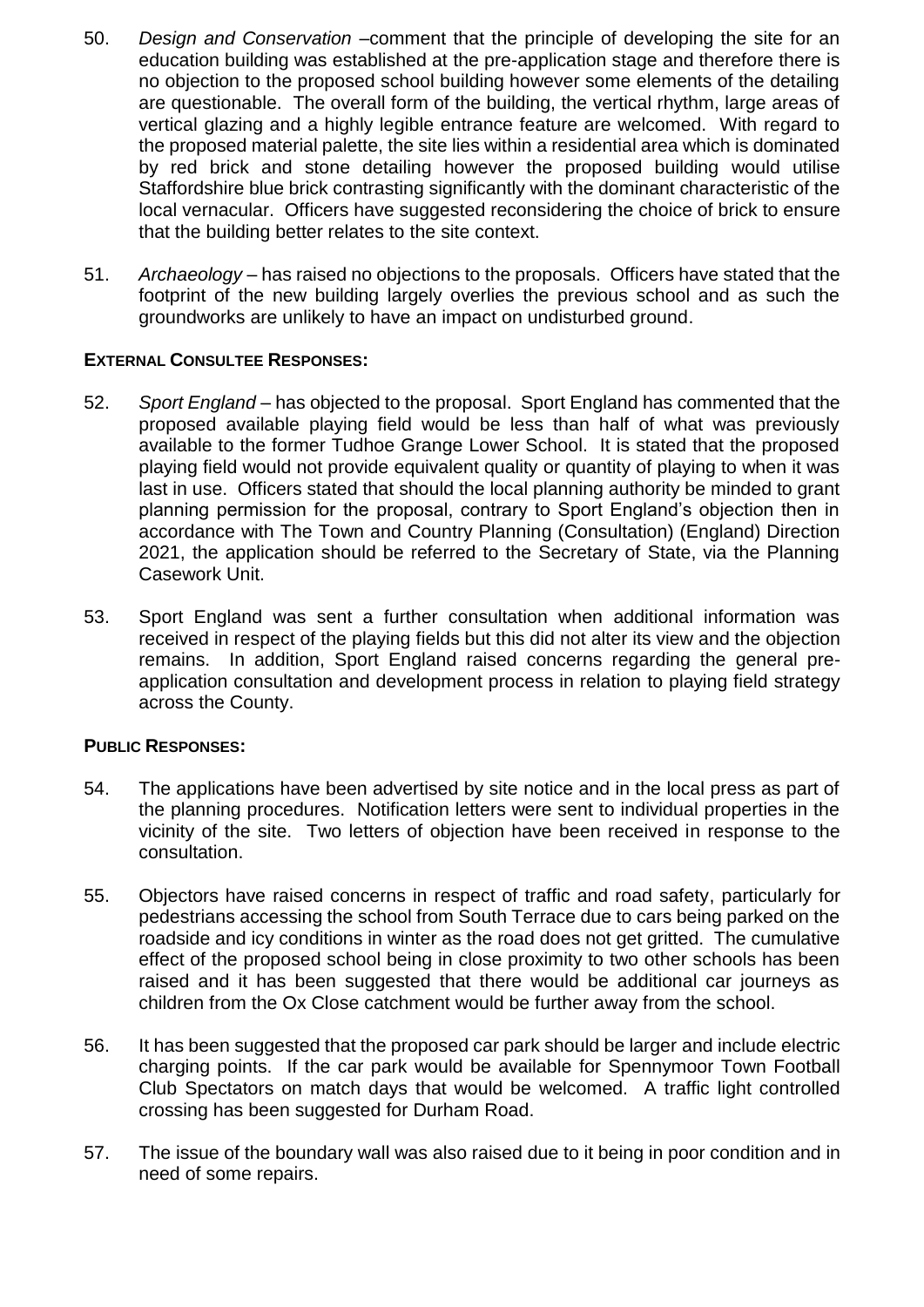*The above is not intended to repeat every point made and represents a summary of the comments received on this application. The full written text is available for inspection on the application file which can be viewed at:*  [https://publicaccess.durham.gov.uk/online-](https://publicaccess.durham.gov.uk/online-applications/applicationDetails.do?activeTab=documents&keyVal=QLH3JWGDKZE00&documentOrdering.orderBy=documentType&documentOrdering.orderDirection=ascending)

[applications/applicationDetails.do?activeTab=documents&keyVal=QLH3JWGDKZE00&documentOrderi](https://publicaccess.durham.gov.uk/online-applications/applicationDetails.do?activeTab=documents&keyVal=QLH3JWGDKZE00&documentOrdering.orderBy=documentType&documentOrdering.orderDirection=ascending) [ng.orderBy=documentType&documentOrdering.orderDirection=ascending](https://publicaccess.durham.gov.uk/online-applications/applicationDetails.do?activeTab=documents&keyVal=QLH3JWGDKZE00&documentOrdering.orderBy=documentType&documentOrdering.orderDirection=ascending)

#### **APPLICANTS STATEMENT:**

- 58. Officers within the Education Service believe that children and their families will benefit from continuity of education provision from age 3-11 in a single school, rather than two separate schools. The proposal to amalgamate Ox Close Primary School and Oxclose Nursery School into a single primary school is in accordance with the council's strategy of moving towards a model of all through primary schools instead of separate Nursery, Infant and Junior Schools and builds on the Federation of the 2 schools.
- 59. The proposal will result in a larger, more sustainable school in a new build that can deliver primary education for the community of Spennymoor for the long term. It also addresses the issue of the pressure on primary school places in Spennymoor. A new build school on the Durham Road site of the former Tudhoe Grange Comprehensive School is also the most effective solution to address the pressure on school places as a result of the significant growth via housing developments. This is also the most suitable following a site options appraisal carried out by the council on a number of sites across Spennymoor
- 60. Officers believe that proceeding with the proposal will enhance education provision in Spennymoor. Amalgamating Ox Close Primary School and Oxclose Nursery School into one Primary School in an enlarged new build will provide a more viable educational establishment for the long term to respond to the growth in Spennymoor.
- 61. Primary Schools have more opportunity, through daily contact, for those working within the school to work together in the best interests of the pupils. They benefit from the consistency that working under the leadership of one Headteacher and one Governing Body brings. A single Primary School can reduce the potential for disruption, which some children experience, when they transfer from Nursery to Primary School.
- 62. The new build will provide a facility equipped to deliver a first class 21st century curriculum and build on the standards achieved by the former Ox Close Primary and Oxclose Nursery Schools. The new build will be sustainable for the long term and has been designed in consultation with the schools and community so that it meets the requirements identified for the area.

# PLANNING CONSIDERATIONS AND ASSESSMENT

63. Section 38(6) of the Planning and Compulsory Purchase Act 2004 sets out that if regard is to be had to the development plan, decisions should be made in accordance with the development plan unless material considerations indicate otherwise. In accordance with advice within the National Planning Policy Framework (NPPF), the policies contained therein are material considerations that should be taken into account in decision-making. Other material considerations include representations received. In this context, it is considered that the main planning issues in this instance relate to the principle of development, layout and design, locational sustainability of the site, access and traffic, residential amenity, contamination and coal mining risk, flooding and drainage, landscape, ecology, recreational amenity, cultural heritage, other matters and public sector equality duty.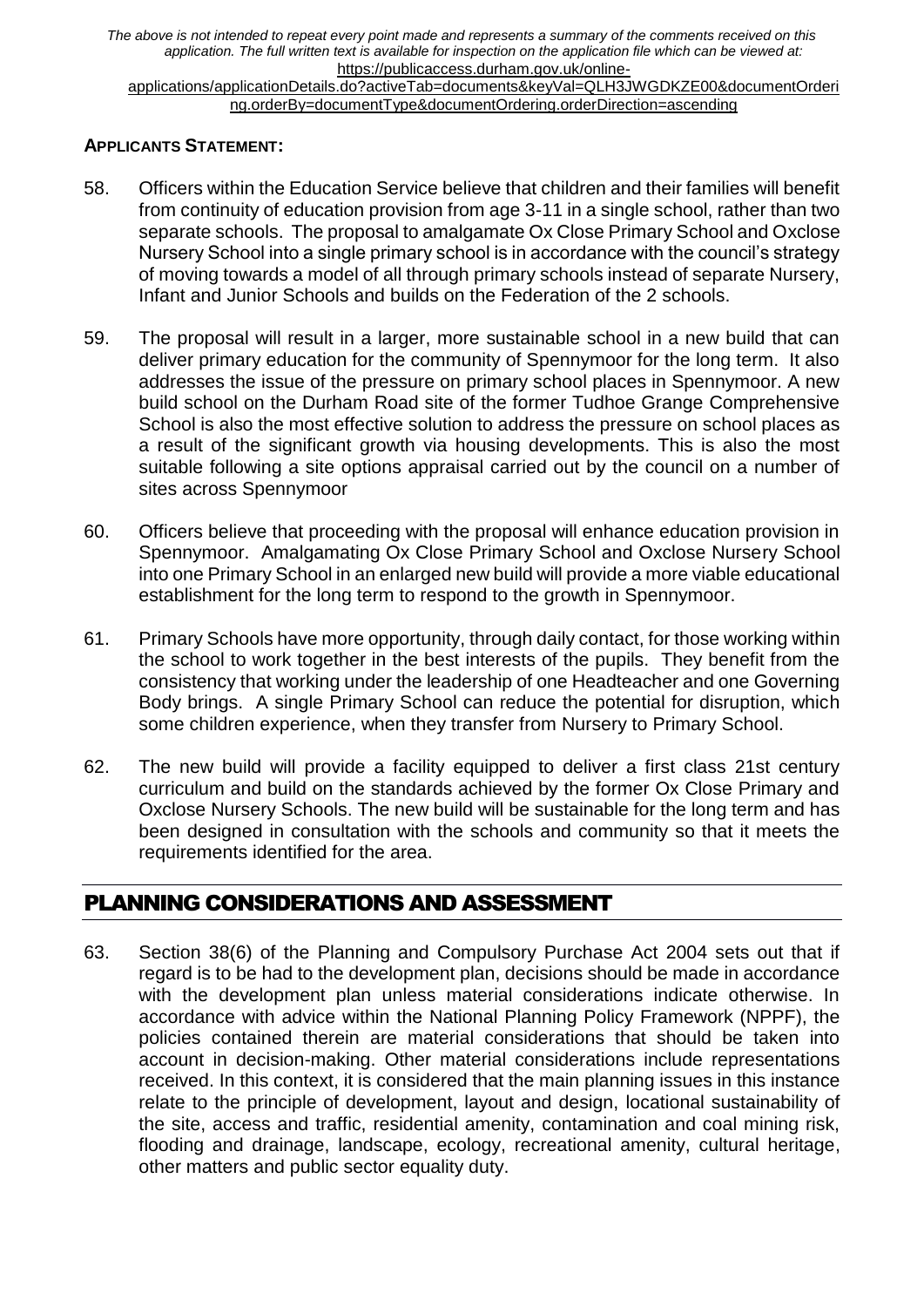#### The Principle of the Development

- 64. Planning law requires that applications for planning permission must be determined in accordance with the development plan unless material considerations indicate otherwise. The NPPF is a material planning consideration. The County Durham Plan (CDP) is the statutory development plan and the starting point for determining applications as set out in the Planning Act and reinforced at Paragraph 12 of the NPPF. The CDP was adopted in October 2020 and provides the policy framework for the County up until 2035.
- 65. Paragraph 11 of the NPPF establishes a presumption in favour of sustainable development. For decision taking this means:
	- c) approving development proposals that accord with an up to date development plan without delay; or
	- d) where there are no relevant development plan policies, or the policies which are most important for determining the application are out-of-date, granting permission unless:
		- i) the application of policies in this Framework that protect areas or assets of particular importance provides a clear reason for refusing the development proposed; or,
		- ii) any adverse impacts of doing so would significantly and demonstrably outweigh the benefits, when assessed against the policies in this Framework taken as a whole.
- 66. In light of the recent adoption of the CDP, the Council now has an up to date development plan. Paragraph 11 of the NPPF establishes a presumption in favour of sustainable development. For decision taking this means approving development proposals that accord with an up to date development plan without delay (Paragraph 11 c). Accordingly, Paragraph 11(d) of the NPPF is not engaged.
- 67. The application site is located within the settlement of Tudhoe and is allocated for housing within CDP Policy 4 with the reference H24 (Tudhoe Grange Lower) for 85 houses. CDP Policy 4 states that applications which come forward for housing development on allocated housing land will be approved where they comply with other requirements of the CDP. However, it should also be noted that the Policy seeks to protect the former playing fields of the part of Tudhoe Grange Lower School and states that they can only be developed subject to an up-to-date Playing Pitch Strategy, which identifies a surplus of playing pitches in the catchment area in accordance with Sport England's playing field policy exception.
- 68. Whilst the site is allocated for housing under CDP Policy 4, and its development for other uses would draw no support from this particular Policy, it is considered that other uses, such as a school could still be found to be acceptable in their own right under CDP Policy 6. Even though the site has an existing allocation within the CDP, the criteria laid out within Policy 6 represents the most appropriate means to assess the suitability of a school on this site.
- 69. Regarding impacts upon the Council's Housing Land supply, it is worthwhile noting that this site does not feature in the 5-year housing land supply as it has never had planning permission for housing and would not meet the NPPF definition (Annex 2: Glossary) of a 'deliverable' housing site. Therefore, the development of the site for a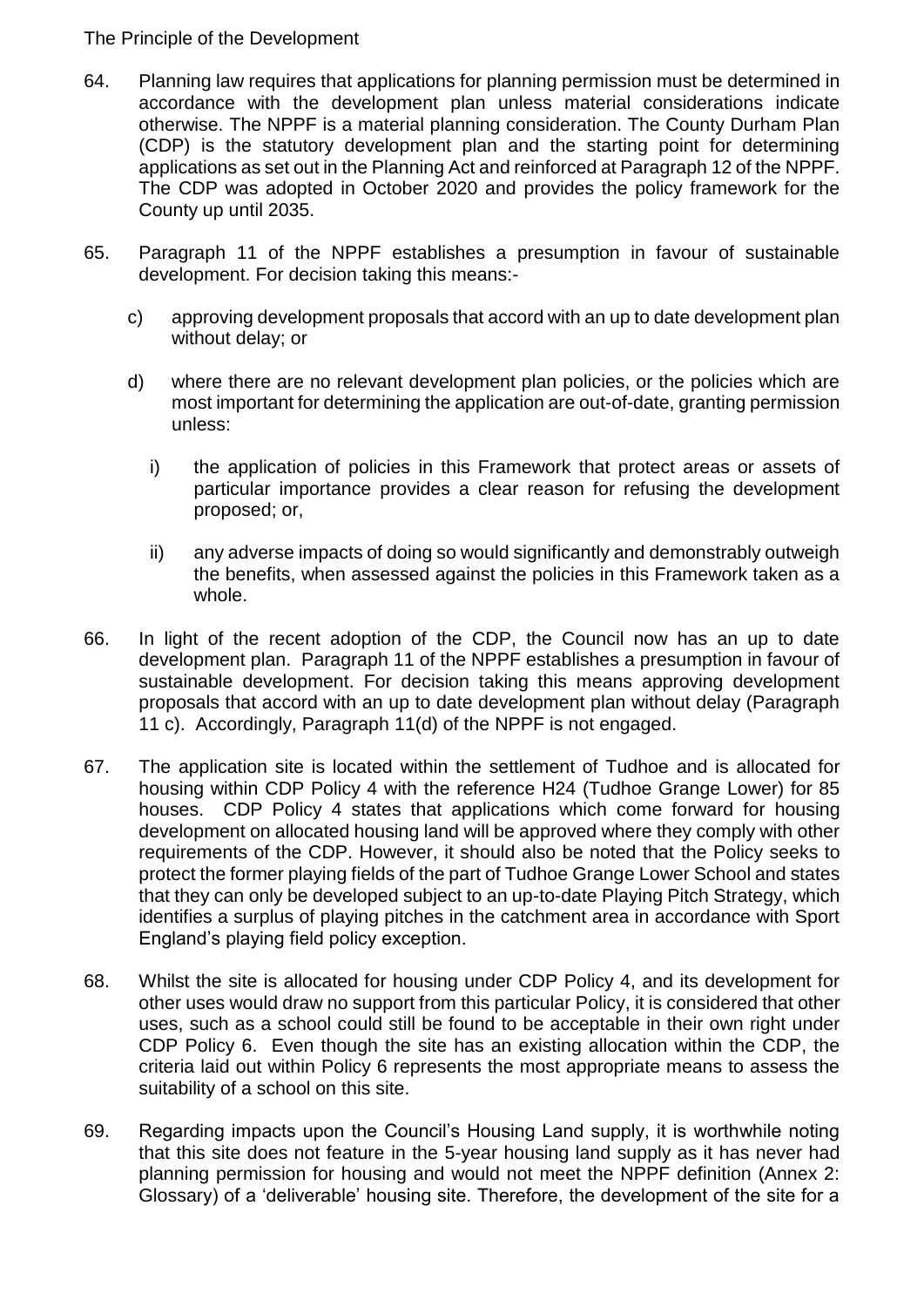school instead of housing would not impact the Council's ability to demonstrate a 5 year housing land supply figure.

- 70. Furthermore, an argument can be made that whilst the site was originally earmarked for housing in the CDP as a logical Previously Developed Land (PDL) infill site, this has been overtaken by events and the specific need to identify a site for a new primary school in Spennymoor. The fact that this site will no longer deliver 85 housing units can be offset by the contributions that windfall sites will make over the lifetime of the CDP under Policy 6.
- 71. It should be noted that Paragraph 95 of the NPPF emphasises the importance of sufficient school places to meet the needs of existing and new communities. Local Planning Authorities should take a proactive, positive and collaborative approach to meeting this requirement, and to development that will widen choice in education. In essence a new school on this site will deliver wider community benefits and can be viewed in terms of the requirements of CDP Policy 6, along with other policy requirements of the CDP.
- 72. Policy 6 of the CDP states that the development of sites which are not allocated in the Plan or in a Neighbourhood Plan which are either (i) within the built-up area; or (ii) outside the built-up area (except where a settlement boundary has been defined in a neighbourhood plan) but well-related to a settlement, will be permitted provided the proposal accords with all relevant development plan policies and:
	- a) is compatible with, and is not prejudicial to, any existing, allocated or permitted use of adjacent land;
	- b) does not contribute to coalescence with neighbouring settlements, would not result in ribbon development, or inappropriate backland development;
	- c) does not result in the loss of open land that has recreational, ecological or heritage value, or contributes to the character of the locality which cannot be adequately mitigated or compensated for;
	- d) is appropriate in terms of scale, design, layout, and location to the character, function, form and setting of, the settlement;
	- e) will not be prejudicial to highway safety or have a severe residual cumulative impact on network capacity;
	- f) has good access by sustainable modes of transport to relevant services and facilities and reflects the size of the settlement and the level of service provision within that settlement;
	- g) does not result in the loss of a settlement's or neighbourhood's valued facilities services unless it has been demonstrated that they are no longer viable; or
	- h) minimises vulnerability and provides resilience to impacts arising from climate change, including but not limited to, flooding;
	- i) where relevant, makes as much use as possible of previously developed (brownfield) land; and
	- j) where appropriate, it reflects priorities for urban regeneration.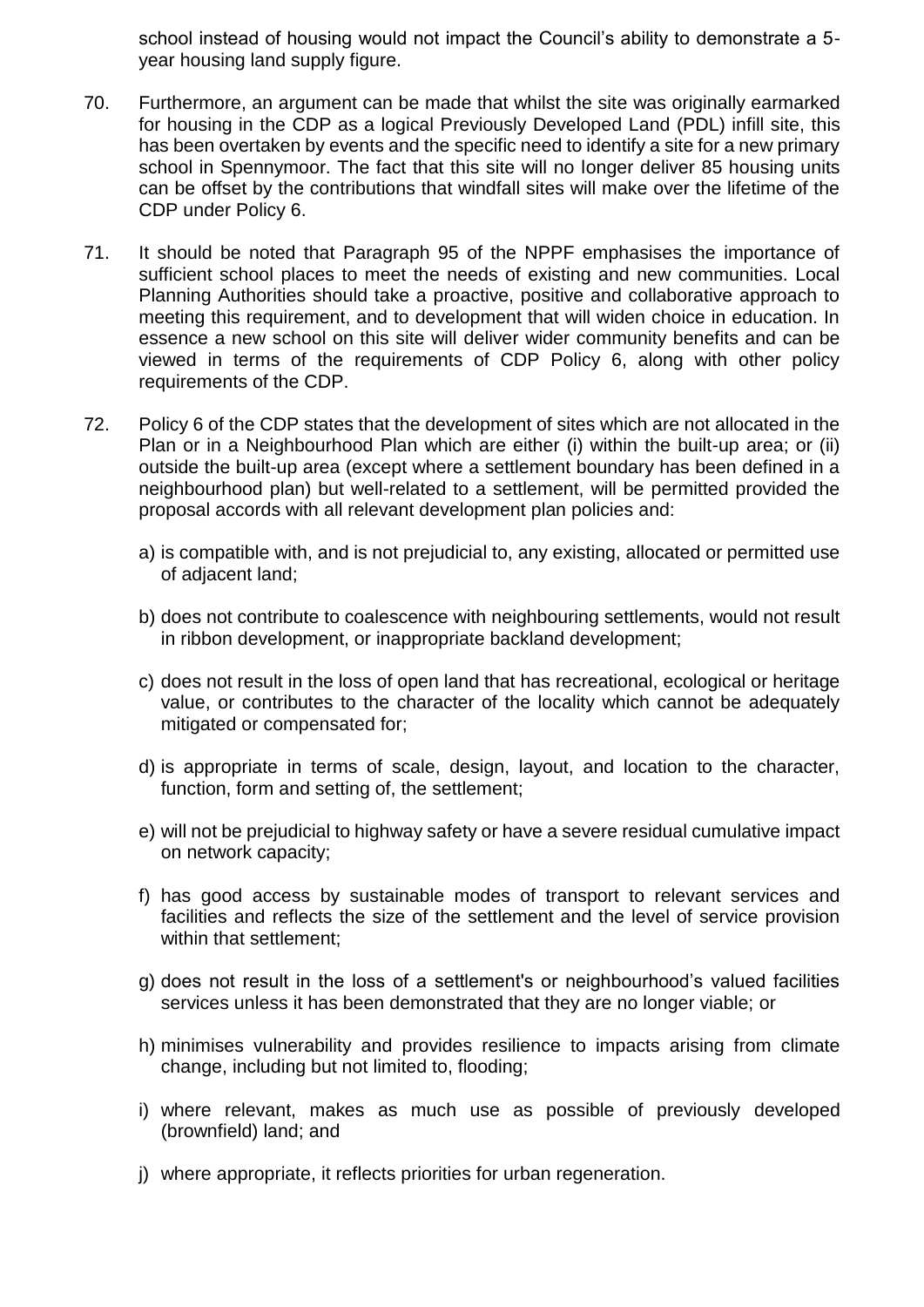- 73. The application site is not allocated for educational use within the CDP, although it is allocated for housing and benefits from an established use as a school site. The site is located in a built up area and therefore the acceptance criteria associated with CDP Policy 6 are engaged. Many of the criteria associated with CDP Policy 6 are considered in more detail elsewhere in this report. However, with regard criterion a), the application site was formerly occupied by a school and although the site has been vacant for 10 years there has not been an alternative, intervening use of the land and it is considered that education is the established and prevailing land use. The use of the land has therefore been demonstrated to be compatible with the existing adjacent land uses. The development would prejudice the housing allocation (H24) for this site but as CDP Policy 4 does not restrict alternative developments in the same way other allocation policies do (CDP Policy 2, for example) there is considered to be no conflict.
- 74. With regard to Criteria b) the site is previously developed land with clear boundary that is already surrounded by other, existing development and would therefore not lead to ribbon development or coalescence with other settlements. With respect to criterion c) the vacant application site is not publicly accessible and has very limited recreational and ecological value and no heritage value. The site has been occupied by a school for over 100 years and has come to be characteristic of the locality. The proposal to build a new school on the site would improve the recreational value and the proposed planting and landscape features would add ecological value. Continuing the use of the site for education would maintain the character in the locality.
- 75. With respect to criterion d) the proposed school would be two storey building with a rectangular plan form. The building would have a modern appearance with a deliberate use of materials to contrast with the traditional red brick palette of the former school and surrounding terraces. Whilst it would look different from it's surrounds this is considered to be a positive choice and a clear break from the building that it replaces. The design of the building is to be as efficient as possible and this would provide a scale and massing that would not be overbearing to surrounding occupiers.
- 76. Criteria e) and f) relate to transport and access. The site is well located within a residential area with bus stops les than 50m from the site entrance. The site would have multiple pedestrian access points and would have adequate parking provision for staff and would not have a detrimental impact on the highway network.
- 77. With respect to criteria g) the development would not negatively impact or result in the loss in neighbourhood facilities or services.
- 78. The development would provide modern, energy efficient building with carefully considered drainage and green energy systems on previously developed land that has lain vacant for several years in accordance with criteria h), i) and j).
- 79. In summary it is considered that the development of the application site would not be in conflict with CDP Policy 4 as there is no restriction for alternative development on sites allocated for housing and would accord with CDP Policy 6 as it is considered to be well-related to the settlement, would not significantly affect the landscape character and lies within acceptable distances to local community facilities, services and sustainable transport links. The reasoning behind this judgement is set out in the consideration of the scheme against the relevant criterion of the Policy in later sections of this report.

#### Layout and Design

80. CDP Policy 29 outlines that development proposals should contribute positively to an area's character, identity, heritage significance, townscape and landscape features,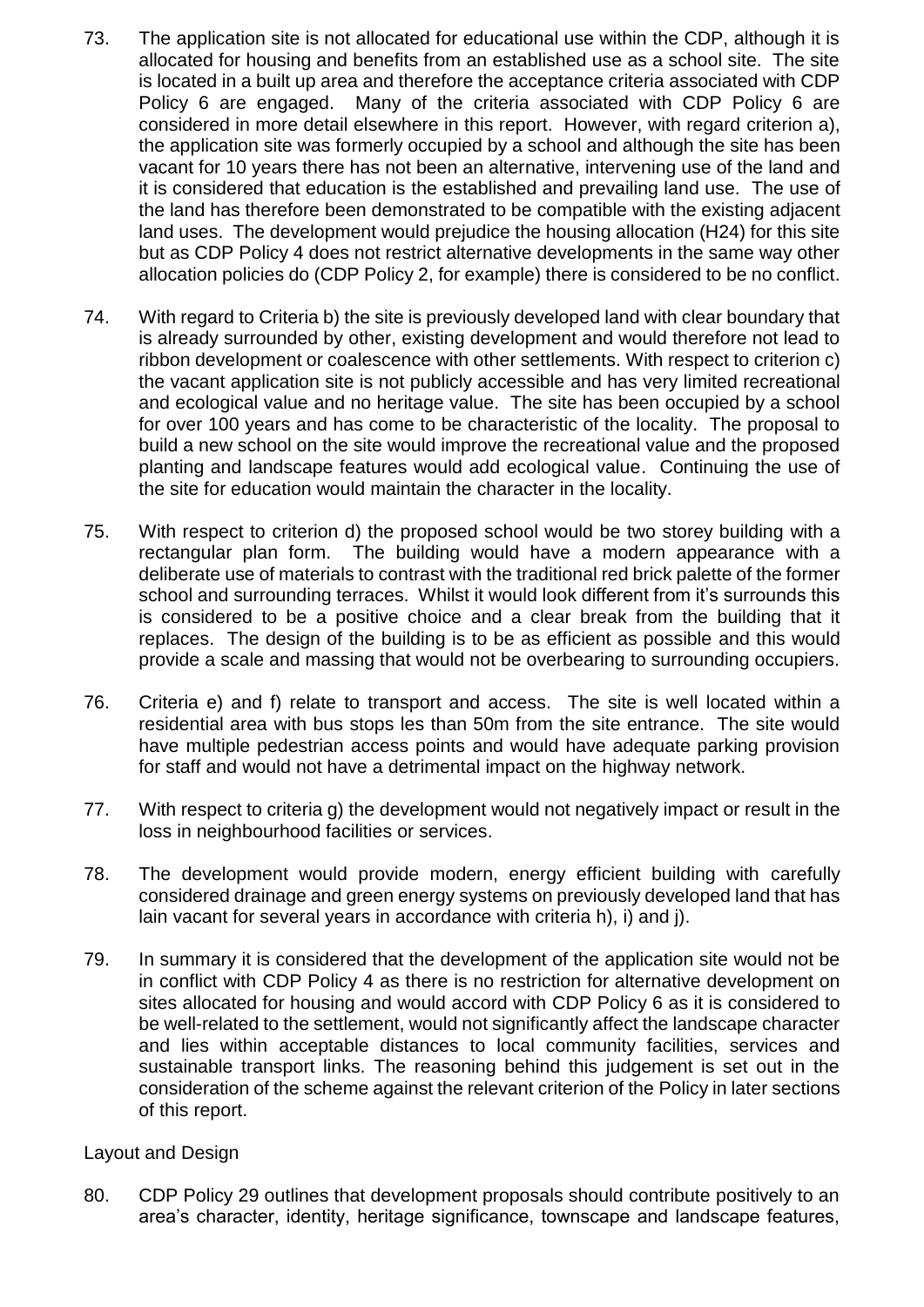helping to create and reinforce locally distinctive and sustainable communities. Parts 12 and 15 of the NPPF also seek to promote good design, while protecting and enhancing local environments. Paragraph 130 of the NPPF also states that planning decisions should aim to ensure developments function well and add to the overall quality of the area and establish a strong sense of place, using streetscapes and buildings to create attractive and comfortable places to live, work and visit.

- 81. Within the application site there are some trees to the north west side, and to its boundaries. The development of the site would have a visual impact, particularly to the north west where the proposed building would be clearly visible in the street scene. From public and private views from the north east, south and west, this impact would be mitigated because of the location of the proposed playing pitches and habitat area to the rear of the new school building itself.
- 82. The height of the proposed new building would not be inconsistent or out of keeping with neighbouring buildings, particularly as it would be situated in a position set back from the road. This would reduce the prominence of the building.
- 83. The building's form and mass are a direct response to the school's requirements, and the location. The building mass was considered as two principal elements linked by the central volume which accommodates the entrance, ancillary and staff areas. The teaching accommodation forms the west wing and the double height volume hall and studio spaces form the north. The mass and proportions of these blocks are similar so the opportunity was taken to express them differently, creating variety and visual interest whilst unified through a shared material pallet and standardised fenestration.
- 84. The proposed materials draw on colours and textures which are sympathetic to the surrounding area whilst being physically robust. The pupil and visitor entrances are clearly articulated as two storey glazed slots which break the building mass. The elevations are a mix of carefully selected tried and tested materials which are affordable and sympathetic to the context. Brickwork is the predominant material which would require minimum maintenance, and which would age well.
- 85. The elevations utilise a standardised curtain wall design providing a simple elegant rigour to the façade. A panel infill would screen structural columns and partitions. This approach offers flexibility and ensures that opening lights are provided, and louvres are incorporated in a controlled manner where required to supply the ventilation units, avoiding ad hoc penetrations being required in the façade. The window system allows for partitions between glazed panels by the use of infill spandrel panelling which match the proprietary aluminium double glazed system finish. The colours and finishes proposed would complement the surrounding area and would stand the test of time.
- 86. The main hall and studio façades are articulated with a dark, zinc-look cladding which sits on a brick plinth. substantial panels have deliberately been left as blank cladding to provide opportunities for signage next to the main entrances.
- 87. The surrounding built form is characterised by terraces of residential properties, mainly brick and stone. Most buildings are two storeys. The proposed development is clearly designed for its function as a school, but does not depart from the prevailing character of the area, being horizontal in emphasis. The development proposed responds positively to the local context.
- 88. The proposal would maintain permeability with pedestrian accesses to the south and west. The main entrance would be to the north. Segregated vehicular access is also to the north, as well as access for goods and deliveries.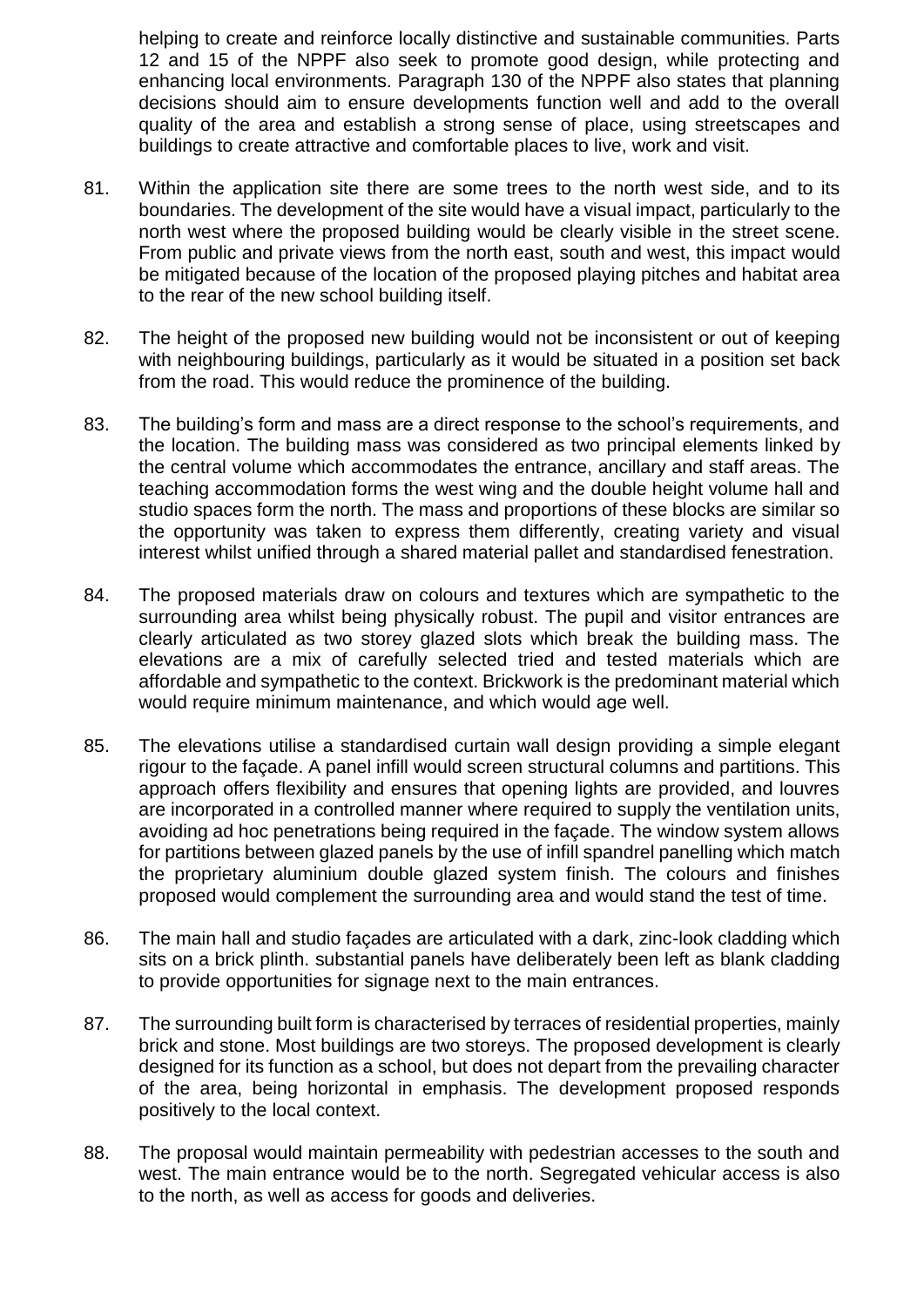- 89. The proposed development incorporates best practice technology in terms of the reduction in energy use and is designed to 'very good' BREEAM rating.
- 90. The proposed development would provide a significant benefit to the community, would be sustainable and well designed, and in keeping with and complementary to its surroundings.
- 91. Design and Conservation officers have considered the proposals and commented that the overall form of the building, the vertical rhythm, large areas of vertical glazing and a highly legible entrance feature are welcomed. With regard to the proposed material palette, the site lies within a residential area which is dominated by red brick and stone detailing, however the proposed building would utilise Staffordshire blue brick contrasting significantly with the dominant characteristic of the local vernacular. Officers have suggested reconsidering the choice of brick to ensure that the building better relates to the site context.
- 92. The applicant has responded to state the choice of a contrasting brick was deliberate to set the proposed school apart from the former school and other neighbouring development without being harmful to the streetscape. This is considered reasonable but to allow for further consideration of the material types it is recommended that a condition be imposed requiring details of materials and finishes to be submitted prior to commencement.
- 93. In response to CDP Policy 29 it is considered that the development would positively contribute to the character and townscape of the area and would create a modern building capable of providing and accommodating up to date educational needs. An energy statement has been provided in support of the application to demonstrate that the building can operate without reliance upon fossil fuels and the location of the school within a residential area with good transport connections adds to the sustainability credit. The scale, massing and siting of the building would maintain high standards of amenity and privacy to neighbouring residents.
- 94. The building would achieve a Building Research Establishment Environmental Assessment Method (BREEAM) 'very good' rating.
- 95. Subject to the imposition of a condition requiring details of materials and finishes it is considered that the development would accord with CDP Policy 29 and Part 12 of the NPPF in respect of good design.

Locational Sustainability of the Site

96. Criteria f of Policy 6 of the CDP requires that developments on unallocated sites have good access by sustainable modes of transport to relevant services and facilities and reflects the size of the settlement and the level of service provision within that settlement. Policy 21 of the CDP requires all developments to deliver sustainable transport by providing appropriate, well designed, permeable and direct routes for walking, cycling and bus access, so that new developments clearly link to existing services and facilities together with existing routes for the convenience of all users. Policy 29 of the CDP requires that major development proposals provide convenient access for all users whilst prioritising the needs of pedestrians, cyclists, public transport users, people with a range of disabilities, and emergency and service vehicles whilst ensuring that connections are made to existing cycle and pedestrian networks. Specifically, the NPPF sets out at Paragraph 105 that significant development should be focused on locations which are or can be made sustainable, through limiting the need to travel and offering a genuine choice of transport modes. At paragraph 110 the NPPF states that appropriate opportunities to promote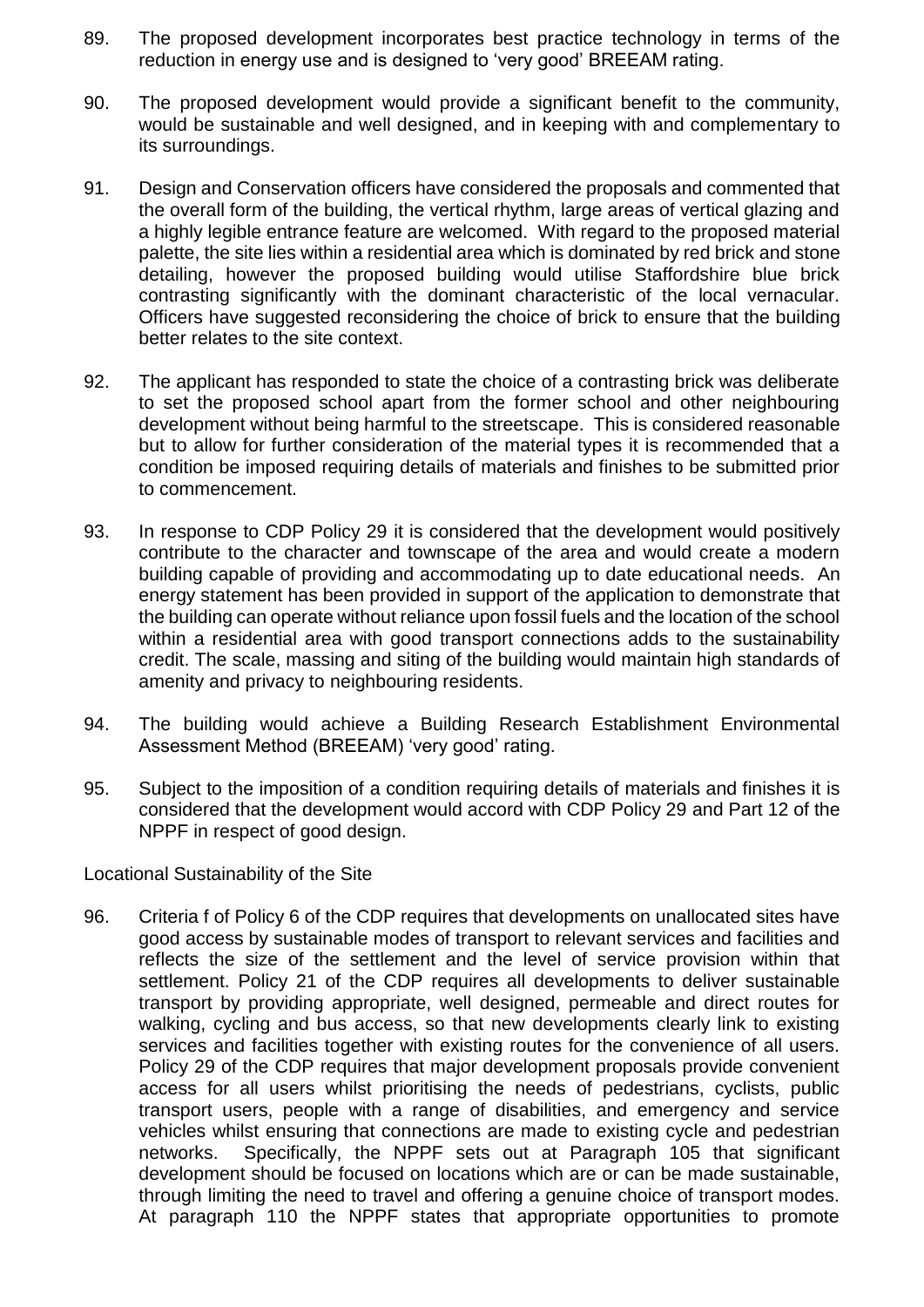sustainable transport modes should be taken whilst paragraph 112 amongst its advice seeks to facilitate access to high quality public transport.

- 97. The proposed development would be located on a site formerly occupied by a school and is surrounded by residential properties. The site access directly onto the C152 Durham Road and would provide adequate parking on site for staff and visitors. The site is served by existing pedestrian entrances that would be brought back into use and there is a good network of pavements to the site to allow people to walk. Cycle parking would be provided on site to facilitate and encourage staff an pupils to cycle to school. In addition, there are bus stops less than 50m from the site entrance.
- 98. In conclusion, the development would promote accessibility by a range of methods in accordance with Policies 6 criterion f, 21 and 29 of the CDP and Paragraphs 98, 103, 108 and 110 of the NPPF.

Access and Traffic

- 99. Paragraph 110 of the NPPF states that safe and suitable access should be achieved for all users. In addition, Paragraph 111 of the NPPF states that development should only be refused on transport grounds where the residual cumulative impacts on development are severe. CDP Policy 21 states that the transport implications of development must be addressed as part of any planning application, where relevant this could include through Transport Assessments, Transport Statements and Travel Plans.
- 100. The proposed vehicular access and egress junctions into the school site would be sited just west of the existing vehicular access junctions from Durham Road, providing a one-way route into the car park area. Access would be permitted via the eastern junction with egress to the west. The access/egress junctions would be supported by dropped-kerbs and tactile paving, with footway reinstatement at the existing access/egress junctions. Yellow 'Keep-Clear' carriageway markings would also be provided at the school frontage to maintain pedestrian visibility across the carriageway. A separate goods/delivery access will be provided to the east of the car park access via Cuthbert Street. All service vehicles will be able to enter and egress the site in forward gear due to the provision of an internal turning-head which would be segregated from the remainder of the school grounds.
- 101. A total of 106 parking bays would be provided on-site to cater for staff and visitors associated with the school. Such provision would include a total of six mobility impaired standard spaces, which would be situated in close proximity to the school's entrance point together with car-share bays and EV charging bays. Any parents/guardians travelling by car for pupil drop-off/collection would not be permitted to use the school car park. It is therefore anticipated that any pupils travelling by car would be required to utilise on-street parking provision throughout the local area, with a proportion utilising the parking lay-by on Durham Road fronting the school.
- 102. Long-stay, sheltered cycle parking provision would also be provided, with surrounding space safeguarded for any future provision. An annual review of cycle parking demand would be undertaken as part of the School Travel Plan to ensure that any additional cycle parking demand would be accommodated.
- 103. The main pedestrian point of access would be provided to the north of the site from Durham Road. This would provide a segregated pedestrian access point away from the vehicular access/egress junctions thus providing a safe route for pupils, parents and staff. Pedestrian guard-railing will be provided along the Durham Road kerb-line within the vicinity of the pedestrian access route to for safety reasons.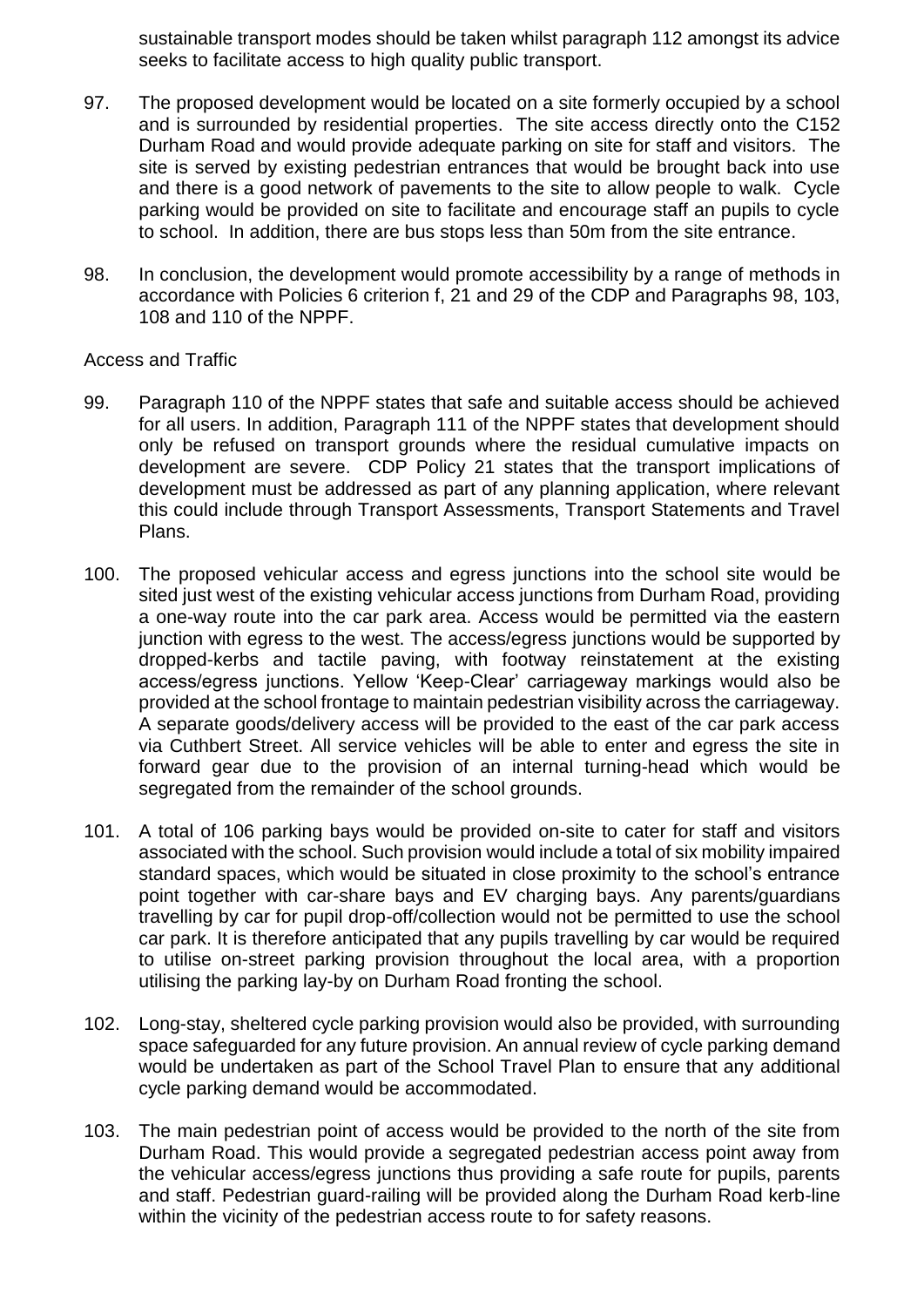- 104. A pedestrian access route would also be provided to the south-west of the site from Neville Close, with access to the school buildings permitted by internal pedestrian footways routeing around the playing-fields/play areas. The pedestrian route falling outside of the school's red-line boundary will be subject to clearance (and maintained) as the route is currently overgrown. An additional pedestrian route would also be provided from South Terrace to the west, with internal footways linking the school buildings. This access point (which was previously associated with the former Tudhoe School), would be subject to improvements with works to improve pedestrian visibility.
- 105. The proposals would also include provision of an uncontrolled crossing facilities supported by School Crossing Patrol Officer during peak school arrival and departure periods. This would cater for pupils and staff arriving by foot, bus or by car if being dropped-off along the Durham Road parking lay-by area.
- 106. A Transport Assessment (TA) has been submitted in support of the application. The TA provides a baseline assessment of the surrounding area, description of the proposed development, options for alternative (non-car) transport modes, analysis of trip generation and distribution and assessment of anticipated highway impacts. The TA concludes that there are no pre-existing road safety issues that would be affected by the development, the site is accessible by non-car modes by staff, pupils and visitors and the traffic generation from the development can be safely accommodated on the highway network. The application is also supported a by a travel plan that sets out aims, implementation and monitoring of sustainable transport options for the development.
- 107. Objectors to the development have raised highway safety as concern, particularly in relation to additional car journeys and pedestrian safety. It has also been requested that there be a signalised crossing installed on Durham Road. The TA has taken into consideration the issues of traffic flows and safety and concluded that the development would operate acceptably. As noted above, a non-signalised crossing facility would be installed on Durham Road supported by a School Crossing Patrol Officer.
- 108. Highways officers have considered the proposal and found the access arrangements for both the construction and operational periods to be acceptable. Modifications have been made in respect of signage, improvements to access and removal of the southern pedestrian access due to safety concerns.
- 109. No objection is raised by the Council as Highways Authority subject to appropriate conditions. It is considered that the proposals have been appropriately assessed through a Transport Assessment and would not result in harm to the safety of the local or strategic highway network and would not cause an unacceptable increase in congestion or air pollution. Subject to the condition set out above the development would not conflict with CDP Policy 21 and Part 9 of the NPPF.

#### Residential Amenity

110. Paragraph 174 of the NPPF states that planning decisions should contribute to and enhance the natural and local environment by preventing new and existing development from contributing to, being put at unacceptable risk from, or being adversely affected by, unacceptable levels of air or noise pollution. Development should, wherever possible, help to improve local environmental conditions such as air quality and water quality. Paragraph 185 of the NPPF states that planning decisions should ensure that new development is appropriate for its location taking into account the likely effects of pollution on health, living conditions and the natural environment, as well as the potential sensitivity of the site or the wider area to impacts that could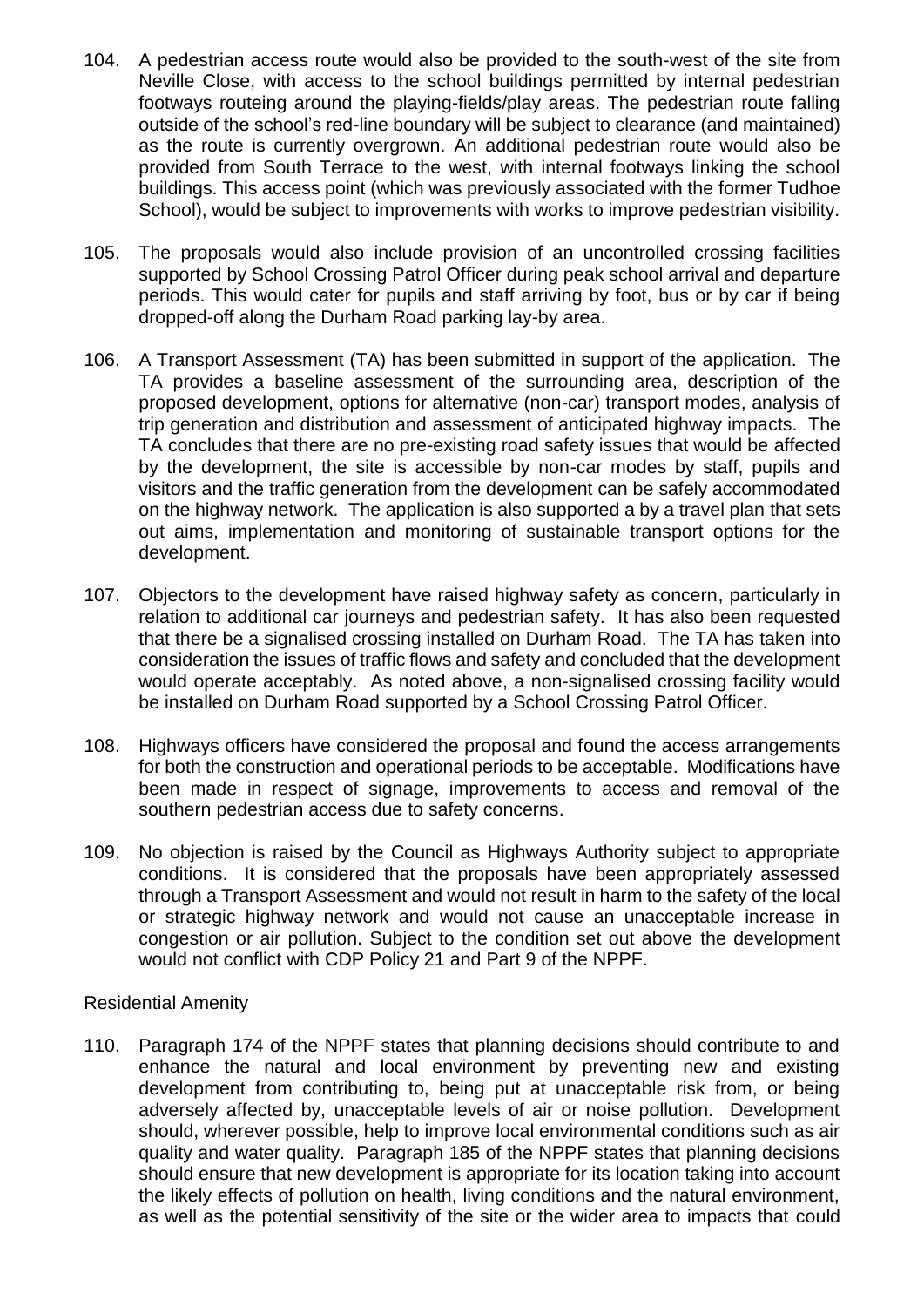arise from the development. Paragraph 186 of the NPPF advises that planning decisions should sustain and contribute towards compliance with relevant limit values or national objectives for pollutants. Opportunities to improve air quality or mitigate impacts should be identified, such as through traffic and travel management, and green infrastructure provision and enhancement. Paragraph 187 of the NPPF advises that planning decisions should ensure that new development can be integrated effectively with existing businesses and community facilities (such as places of worship, pubs, music venues and sports clubs).

- 111. CDP Policy 31 sets out that development will be permitted where it can be demonstrated that there will be no unacceptable impact, either individually or cumulatively, on health, living or working conditions or the natural environment and that can be integrated effectively with any existing business and community facilities. Development will not be permitted where inappropriate odours, noise, vibration and other sources of pollution cannot be suitably mitigated against, as well as where light pollution is not suitably minimised. Permission will not be granted for locating of sensitive land uses near to potentially polluting development. Similarly, potentially polluting development will not be permitted near sensitive uses unless the effects can be mitigated.
- 112. The nearest residential properties to the site are located immediately adjacent to the site boundary on South Terrace to the west, Derwent Terrace to the south and Durham Road and Cuthbert Street to the north. St Charles Roman Catholic Primary School is located to the immediate east. Appleton Lodge care home is located to the south of the site. There are no public rights of way within or in the vicinity of the site.
- 113. A Noise Impact Assessment has been submitted in support of the application. The assessment provides baseline data for the existing acoustic environment around the site and a consideration of the potential noise from the operation of the building and sports pitches against British Standards and the Councils Technical Advice Notes (TANs). The assessment concludes that operation of the school and sports pitches during normal school hours would be consistent with the noise environment in the area and no mitigation is required. However, if the playing fields were to be used outside of normal hours it is likely that a noise barrier would be required for the southern and western edges of the playing fields to protect the amenity of neighbouring residents. There is no proposal to use the playing fields outside of normal school hours at present so this noise attenuation is not currently required. In order to control this a condition is recommended to restrict use of the outdoor sports facilities to the hours of 0800 to 1800 Monday to Saturday and not at all on weekends.
- 114. Environmental Health and Consumer Protection (Nuisance Action) officers officers note that the construction phase is the only time where noise may be an issue and have requested that hours of operation be conditioned. In accordance with standard practice, it is proposed that through condition a Construction Management Plan is submitted to ensure that dust, noise, access, routeing and community liaison amongst other matters.
- 115. Environmental Health and Consumer Protection (Air quality) officers have considered the proposals and raise no objections in respect of potential nuisance or air pollution. Officers recommend that a condition be applied to require details of any stack associated with the boiler prior to it being installed on site.
- 116. It is considered that the proposed development would not create an unacceptable impact on health, living or working conditions or the natural environment. The proposals would not result in unacceptable noise, odour, vibration or light pollution and, subject to the imposition of the conditions recommended above, it is considered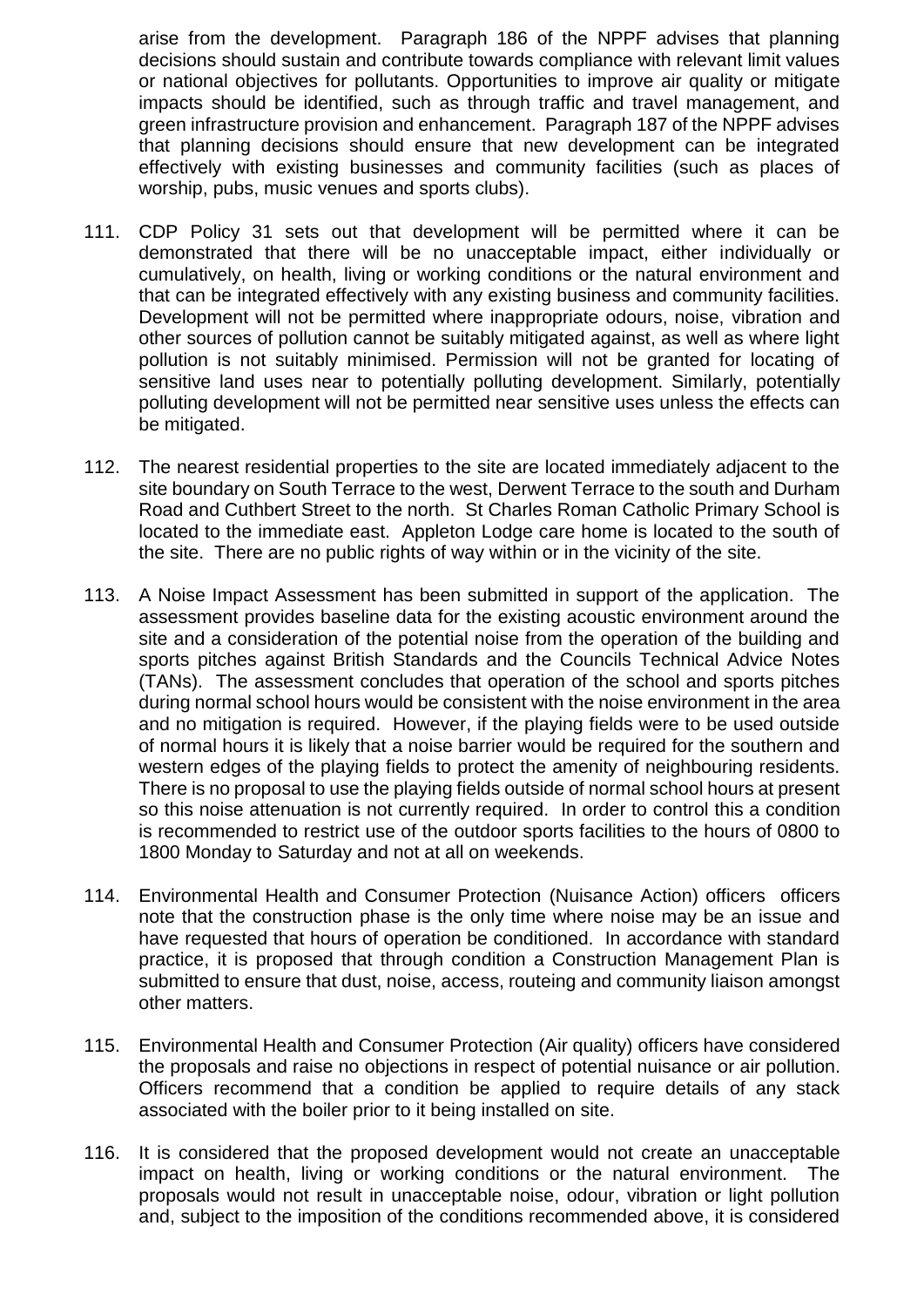that the proposals would provide an acceptable standard of residential amenity in accordance with CDP Policy 31 and Part 15 of the NPPF.

Contamination and Coal Mining Risk

- 117. Part 15 of the NPPF (Paragraphs 120, 174, 183 and 184) requires the planning system to consider remediating and mitigating despoiled, degraded, derelict, contaminated and unstable land where appropriate. Noting that where a site is affected by contamination or land stability issues, responsibility for securing a safe development rests with the developer and/or landowner. CDP Policy 32 requires that where development involves such land, any necessary mitigation measures to make the site safe for local communities and the environment are undertaken prior to the construction or occupation of the proposed development and that all necessary assessments are undertaken by a suitably qualified person.
- 118. A Phase 1 Desk Study and Phase 2 Site Investigation have been submitted in support of the application. This assessment concludes that that there may be possible sources of contamination on the site.
- 119. The site is within a mixture of High and Low Risk Coalfield Development areas with the high risk band underlying the proposed location for the new school building. A Coal Mining Risk Assessment and Phase 2 Site Investigation Report have been submitted in support of the application. The report identifies that through the rotary open-hole boreholes no coal seams voids or workings were noted. The report therefore recommends that no structural precautions are required in connection with coal mining activity.
- 120. Environmental Health and Consumer Protection (Contaminated Land) officers have considered the proposals and raise no objections in respect of land contamination. Conditions have been recommended to require investigation of potential areas of ground contamination. The Coal Authority has considered the development in respect of coal mining risk and raised no objections.
- 121. It is considered that the proposed development would be suitable for the proposed use and would not result in unacceptable risks which would adversely impact on the environment, human health and the amenity of local communities and it is considered that the proposals would provide an acceptable standard of residential amenity in accordance with CDP Policies 32 and Part 15 of the NPPF.

#### Flooding and Drainage

- 122. Part 14 of the NPPF directs Local Planning Authorities to guard against flooding and the damage it causes. Protection of the water environment is a material planning consideration and development proposals, including waste development, should ensure that new development does not harm the water environment. Paragraph 174 of the NPPF advises that planning decisions should contribute to and enhance the natural and local environment by preventing new and existing development from contributing to, being put at unacceptable risk from, or being adversely affected by, unacceptable levels of water pollution. Development should, wherever possible, help to improve local environmental conditions such as water quality.
- 123. Paragraph 167 of the NPPF states that when determining any planning applications, local planning authorities should ensure that flood risk is not increased elsewhere. Where appropriate, applications should be supported by a site-specific flood-risk assessment. Development should only be allowed in areas at risk of flooding where, in the light of this assessment it can be demonstrated that it incorporates sustainable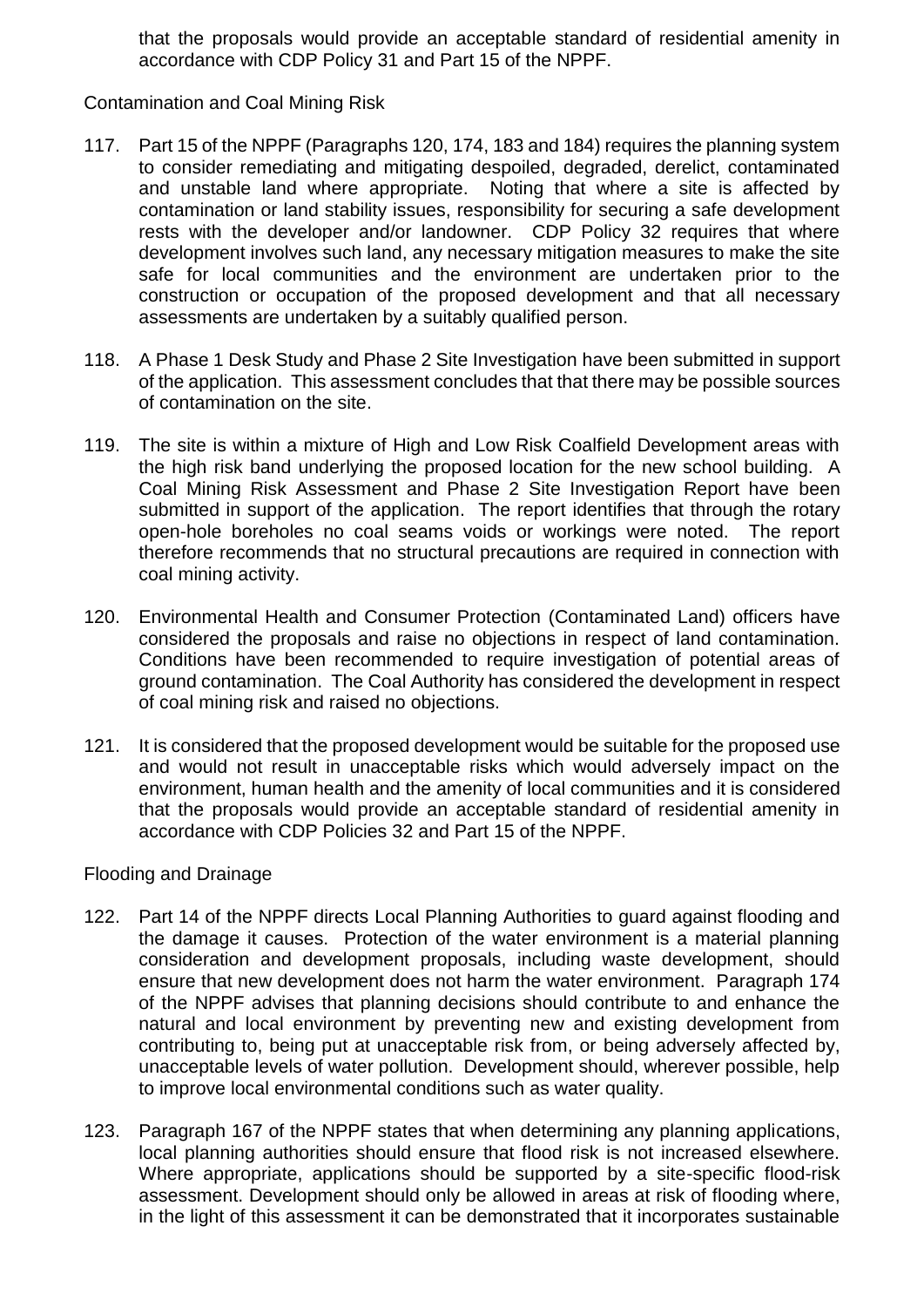drainage systems, unless there is clear evidence that this would be inappropriate, and any residual risk can be safely managed.

- 124. CDP Policies 35 and 36 of the CDP relate to flood water management and infrastructure. Policy 35 requires development proposals to consider the effects of the scheme on flood risk and ensure that it incorporates a Sustainable Drainage System (SuDs) to manage surface water drainage. Development should not have an adverse impact on water quality. Policy 36 seeks to ensure that suitable arrangements are made for the disposal of foul water. National advice within the NPPF and PPG with regard to flood risk advises that a sequential approach to the location of development should be taken with the objective of steering new development to flood zone 1 (areas with the lowest probability of river or sea flooding). When determining planning applications, local planning authorities should ensure flood risk is not increased elsewhere and only consider development appropriate in areas at risk of flooding where a sequential test and some instances exception test are passed, informed by a site-specific flood risk assessment
- 125. The site is within a mixture of High and Low Risk Coalfield Development areas with the high risk band underlying the proposed location for the new school building. The site is entirely located with Flood Zone 1 and a Minor Groundwater Vulnerability zone. Due to the location of the site the Agricultural Land Classification value is Grade 4 (urban) and is therefore not of a best and most versatile quality.
- 126. A Flood Risk Assessment (FRA), SuDS Management Plan and Drainage Philosophy have been submitted in support of the application. The FRA concludes that the risk of flooding to the proposed primary school on the greenfield parcel of land off Durham Road is low from all forms of flooding as categorised in the NPPF and Technical Guidance. This confirms the flood designation for the site, and it is stated that the proposed uses of land are appropriate in this Flood Zone.
- 127. The SuDS Management Plan has identified that there are limited opportunities within the site to incorporate open SuDS such as filter strips, swales, basins or ponds. It is therefore proposed to provide permeable paving and attenuation tanks with hydro brakes to control surface water flow. The management plan also provides details of monitoring and maintenance of the SuDS features. Surface water from the site would drain to public sewer.
- 128. Drainage and Coastal Protection officers have raised no objections to the proposals. Northumbrian Water has raised no objections subject to a condition to provide details of a surface water management scheme.
- 129. It is therefore considered that the proposed development would not lead to increased flood risk, both on and off site, and through the use of SUDs would ensure there is no net increase in surface water runoff for the lifetime of the development. It is therefore considered that the proposals would not conflict with CDP Policies 35 and 36 and Part 14 of the NPPF.

#### Landscape

- 130. Paragraph 174 of the NPPF states that decisions should contribute to and enhance the natural and local environment by protecting and enhancing valued landscapes in a manner commensurate with their statutory status or identified quality in the development plan.
- 131. CDP Policy 39 states that proposals for new development will be permitted where they would not cause unacceptable harm to the character, quality or distinctiveness of the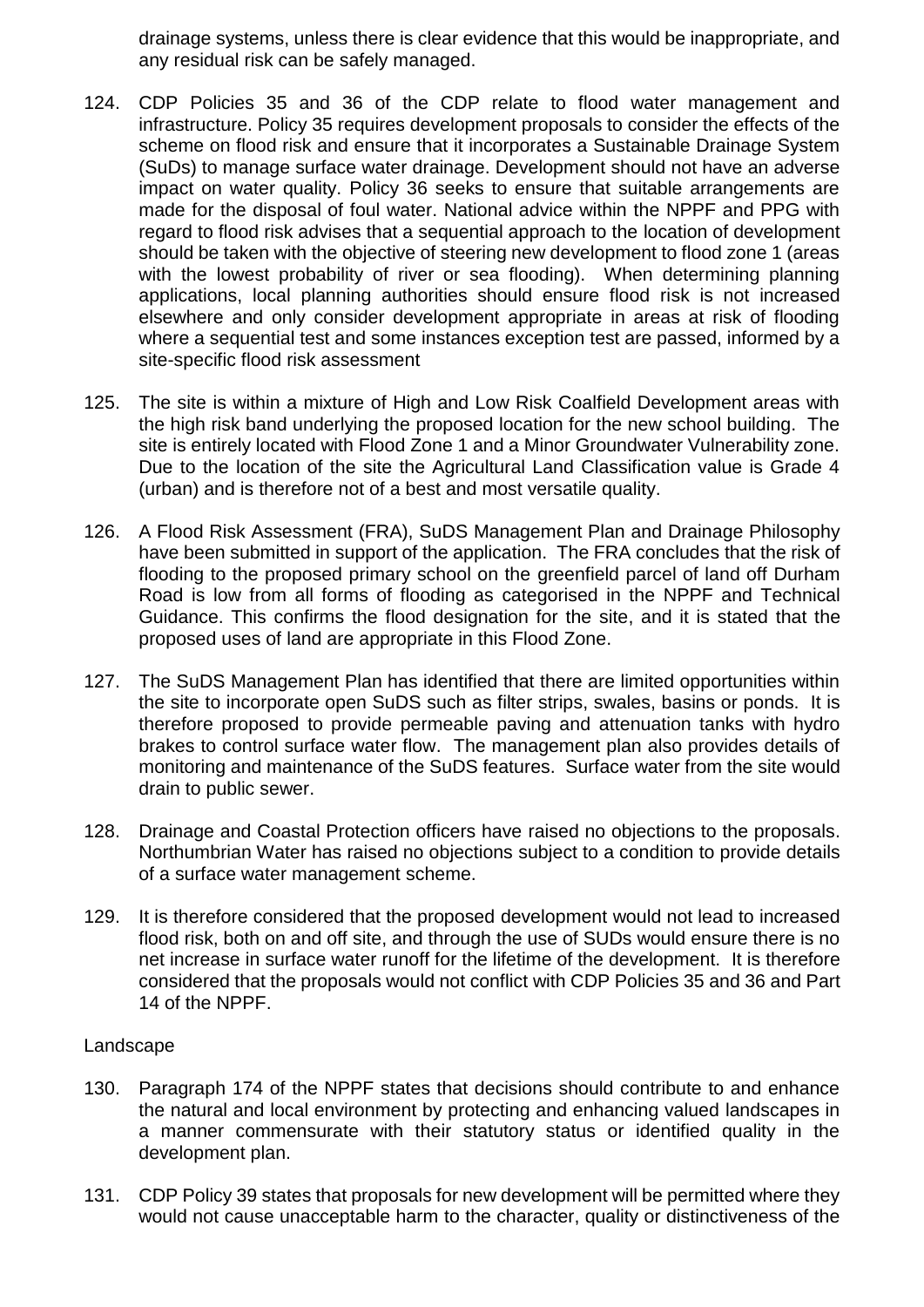landscape, or to important features or views. Proposals will be expected to incorporate appropriate measures to mitigate adverse landscape and visual effects. Development affecting Areas of Higher Landscape Value will only be permitted where it conserves, and where appropriate enhances, the special qualities of the landscape, unless the benefits of development in that location clearly outweigh the harm.

- 132. CDP Policy 40 states that proposals for new development will not be permitted that would result in the loss of, or damage to, trees of high landscape, amenity or biodiversity value unless the benefits of the proposal clearly outweigh the harm. Where development would involve the loss of ancient or veteran trees it will be refused unless there are wholly exceptional reasons, and a suitable compensation strategy exists. Proposals for new development will not be permitted that would result in the loss of hedges of high landscape, heritage, amenity or biodiversity value unless the benefits of the proposal clearly outweigh the harm. Proposals for new development will not be permitted that would result in the loss of, or damage to, woodland unless the benefits of the proposal clearly outweigh the impact and suitable replacement woodland planting, either within or beyond the site boundary, can be undertaken.
- 133. A pre-development tree survey has been provided in support of the application. The survey identifies trees on the site and considers those that need to be removed and sets out protection measures for those in proximity to areas to be developed or used for construction purposes. It is identified that 10 trees would need to be removed from the northern area of the site in order to facilitate the new car park but the remaining trees on site should not require removal. Mitigation measures for safe working to avoid damaging to trees and root protection areas is provided within the survey report. A tree protection plan has also been provided in support of the application.
- 134. Indicative landscaping plans have been provided to show hard and soft landscaping within the site, including playing fields, pathways and planting.
- 135. Landscape officers have considered the proposals and raised no objections. Conditions are recommended to confirm full details of hard and soft landscape proposals. Hard landscape details should include all enclosing elements, street furniture and street lighting locations. Details of external finishing materials should include finished levels, and all construction details confirming materials, colours, finishes and fixings. Officers have stated that the impact of the scheme on Durham Road is important, and the proposed feature wall could make a positive contribution to the local streetscape.
- 136. Soft landscaping details should include a detailed planting plan and specification of works indicating soil depths, plant species, numbers, densities, locations inter relationship of plants, stock size and type, grass, and planting methods including construction techniques for pits in hard surfacing and root barriers. Details of rabbit protection should be provided. All existing or proposed utility services that may influence proposed tree planting shall be indicated on the planting plan.
- 137. In support of the planting schedule, details of proposed soft landscape management should be provided. The soft landscape management plan shall include long term design objectives, management responsibilities and maintenance schedules for all landscape areas/ retained vegetation, other than small privately owned domestic garden. Landscape maintenance shall be detailed for the initial 5 year establishment from date of completion of the total scheme regardless of any phased development period followed by a long-term management plan for a period of 20 years.
- 138. The proposed development would result in the loss of some tree planting, but this would be mitigated through replacement planting across the site along with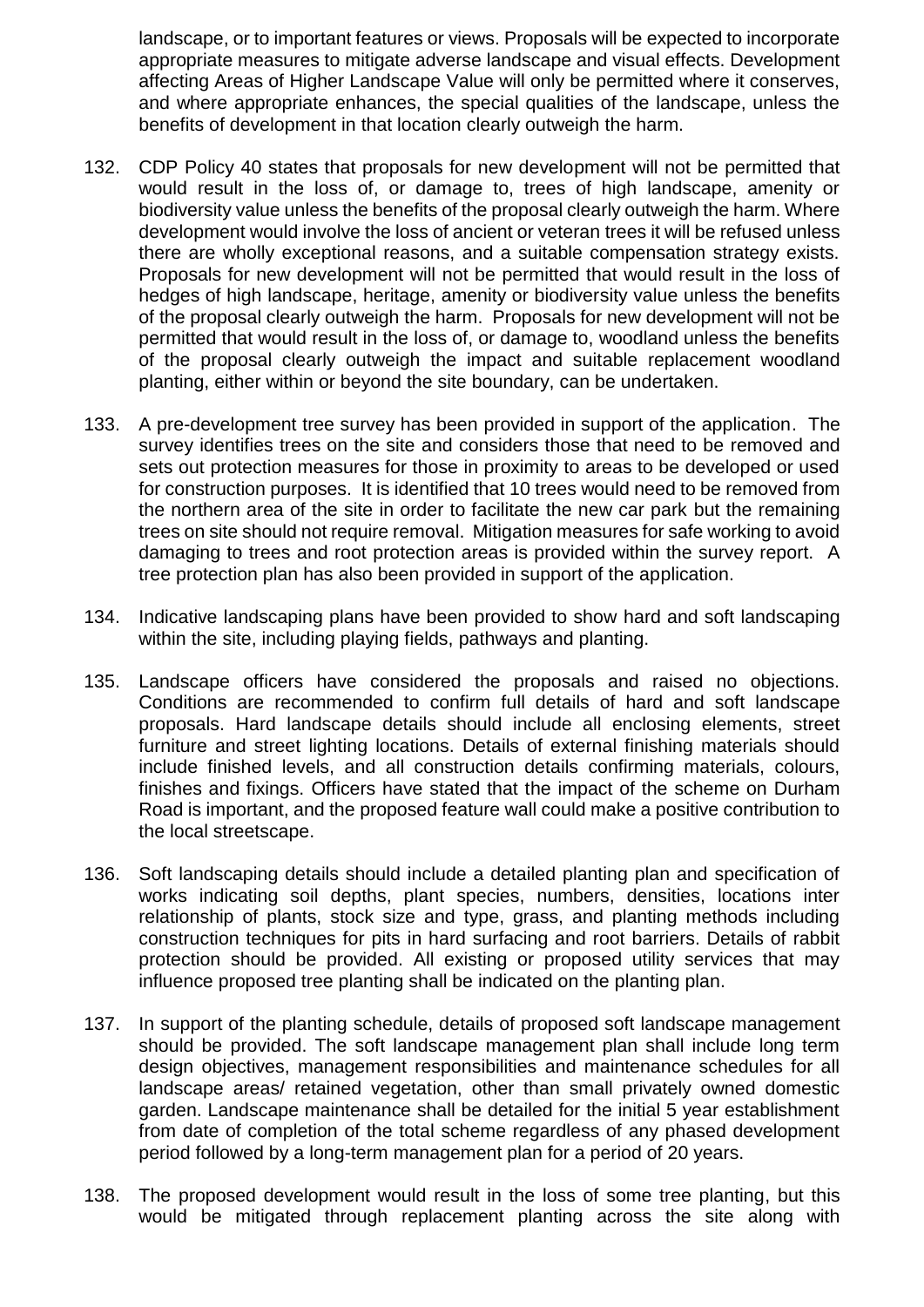enhancements to the streetscape from the development of a vacant plot. It is therefore considered that the proposal would not conflict with CDP Policies 39 and 40 and Part 15 of the NPPF.

#### Ecology

- 139. Paragraph 180 of the NPPF sets out the Government's commitment to halt the overall decline in biodiversity by minimising impacts and providing net gains where possible and stating that development should be refused if significant harm to biodiversity cannot be avoided, mitigated or, as a last resort, compensated for. CDP Policy 41 reflects this guidance by stating that proposals for new development will not be permitted if significant harm to biodiversity or geodiversity resulting from the development cannot be avoided, or appropriately mitigated, or, as a last resort, compensated for. CDP Policy 43 states that development proposals that would adversely impact upon nationally protected sites will only be permitted where the benefits clearly outweigh the impacts whilst adverse impacts upon locally designated sites will only be permitted where the benefits outweigh the adverse impacts.
- 140. The presence of protected species is a material consideration in planning decisions as they are a protected species under the Wildlife and Countryside Act 1981 and the European Union Habitats Directive and the Conservation of Habitats and Species Regulations 2017 (as amended). The Habitats Directive prohibits the deterioration, destruction or disturbance of breeding sites or resting places of protected species. Natural England has the statutory responsibility under the regulations to deal with any licence applications but there is also a duty on planning authorities when deciding whether to grant planning permission for a development which could harm a European Protected Species to apply three tests contained in the Regulations in order to determine whether a licence is likely to be granted. These state that the activity must be for imperative reasons of overriding public interest or for public health and safety, there must be no satisfactory alternative, and that the favourable conservation status of the species must be maintained. Brexit does not change the Council's responsibilities under the law.
- 141. A Preliminary Ecological Appraisal (PEA) and Biodiversity Metric Report have been provided with the application. The assessment provides a baseline study of the site including the proximity of designated sites, habitats and constraints within the site and includes a Phase 1 habitat survey. The PEA concludes that the largest habitat category was poor semi-improved grassland, which covers a large area of the southern section of the site, though the southern site boundary is covered with a mosaic of scrub, rank grassland, and tall ruderal vegetation. The northern area of the site is predominantly semi-improved grassland, though a small area of amenity grassland is present on the northern boundary, within which there is a small area of introduced shrub. The site's eastern boundary is lined with broadleaved trees with a species-poor native hedgerow also present in the eastern area of the site. Scattered trees are present along the sites southern and western boundaries. A small area of hardstanding is present in the north, and a building is present on the western boundary. None of these habitats are considered rare either locally or nationally. The scrub and treeline on site provide potential breeding and foraging habitat for a range of bird species as well as small mammals, whilst the grasslands on site may provide foraging opportunities for small mammals and therefore barn owl. The building hold negligible bat roost potential and the hard-standing bare ground holds negligible ecological value. Overall, the site is generally of limited ecological value due to the quality and size of the habitats present and the site's location, with some of the mature trees present holding the highest ecological value.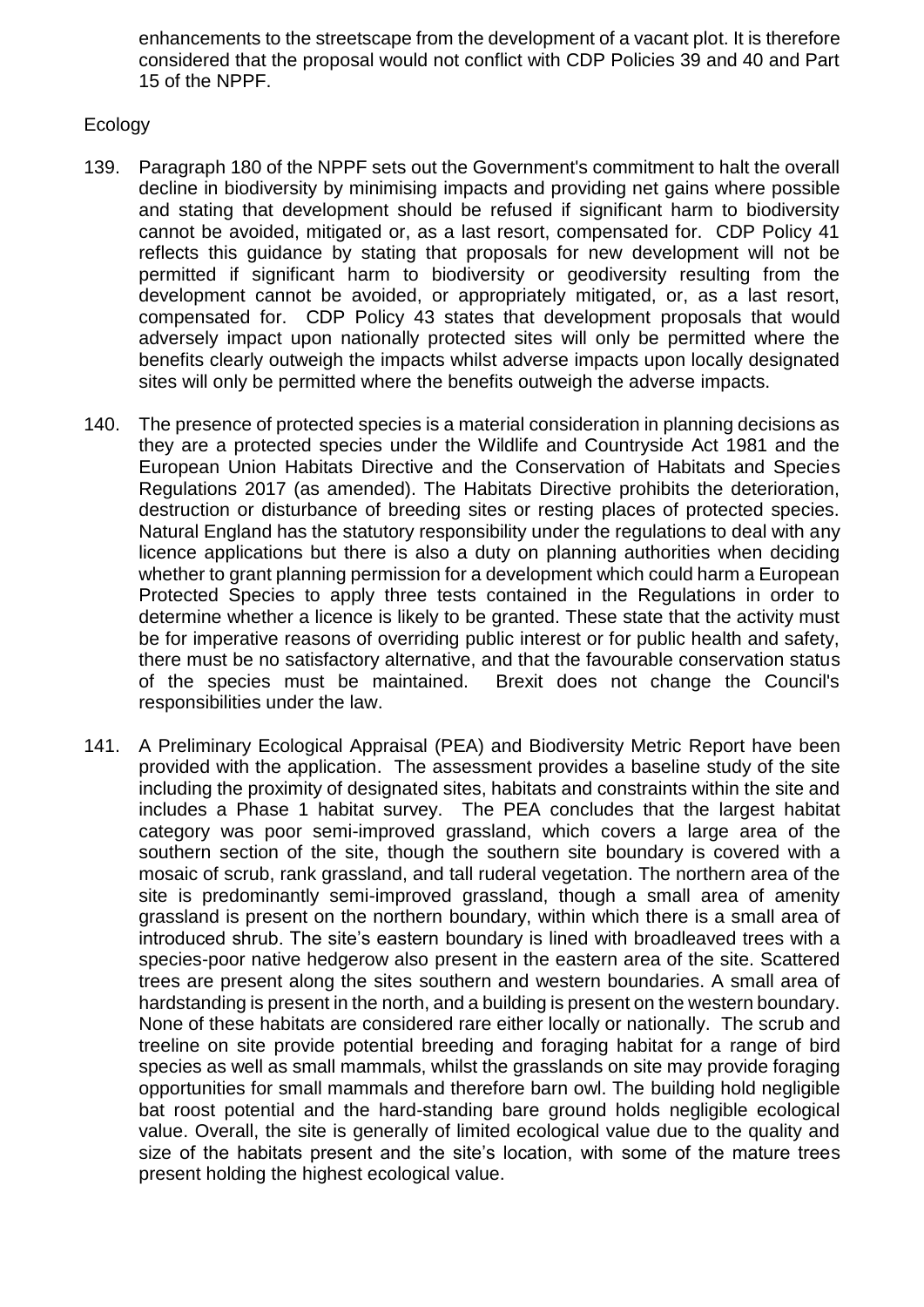- 142. The Biodiversity Metric Report advises that with the implementation of species rich hedgerow planting and installation of bird and bat boxes the development would have a 6.25% gain of biodiversity. A Summarised Management Prescriptions was submitted to identify the delivery of net gain on the site with the intention that this is followed up with a more detailed plan at a later stage.
- 143. Ecology officers have considered the proposals and raised no objections subject to a condition requiring the implementation of the recommendations detailed in Section 5 of the PEA report and the habitat types and areas as detailed in the DEFRA metric. It is also recommended that a detailed habitat creation, management and monitoring report be produced, based on the principles detailed in the Summarised Management Prescriptions document. The habitats to be created on site shall be managed as described in the detailed document, for a minimum of 30 years, as required by the Environment Act 2021. This would be secured by planning condition.
- 144. The proposed development would provide biodiversity enhancement to the site and, whilst there may be temporary displacement of wildlife during the construction process, the net increase in biodiversity value would adequately mitigate any residual harm. It is considered that the proposed school would not impact upon any nationally or locally protected sites. It is therefore considered that the proposals would not conflict with CDP Policies 41 and 43 and Part 15 of the NPPF in respect of avoiding and mitigating harm to biodiversity.

#### Recreational Amenity

- 145. Part 8 of the NPPF seeks to promote healthy communities with a key reference being towards the protection and enhancement of public rights of way and access. Paragraph 99 of the NPPF states that existing open space, sports and recreational buildings and land, including playing fields, should not be built on unless an assessment has been undertaken showing the facility to be surplus to requirements; the loss resulting from the proposed development would be replaced by equivalent or better provision in terms of quantity and quality in a suitable location; or the development is for alternative sports and recreational provision, the benefits of which clearly outweigh the loss of the current or former use.
- 146. CDP Policy 26 states that development proposals will not be permitted that would result in the loss of open space or harm to green infrastructure assets unless the benefits of the development clearly outweigh that loss or harm and an assessment has been undertaken which has clearly shown the open space or land to be surplus to requirements. Where valued open spaces or assets are affected, proposals must incorporate suitable mitigation and make appropriate provision of equivalent or greater value in a suitable location. Where appropriate there will be engagement with the local community.
- 147. The proposed development would provide a range of outdoor play spaces and pitches. Informal hard play areas would spread around the school building, formal hard play and a Multi Use Games Area would be located to the south of the building and a large area of informal soft play would be located in the southern area of the site. Soft landscaping around the site would provide space for a woodland classroom, den building and story telling areas and a woodland habitat area.
- 148. Sport England has been consulted on the application and have objected due to the reduction in available playing pitch space that was associated with the former Tudhoe Grange School. Sport England has commented that the proposed development would not meet any of the exception criteria set out in the Sport England Playing Field Policy.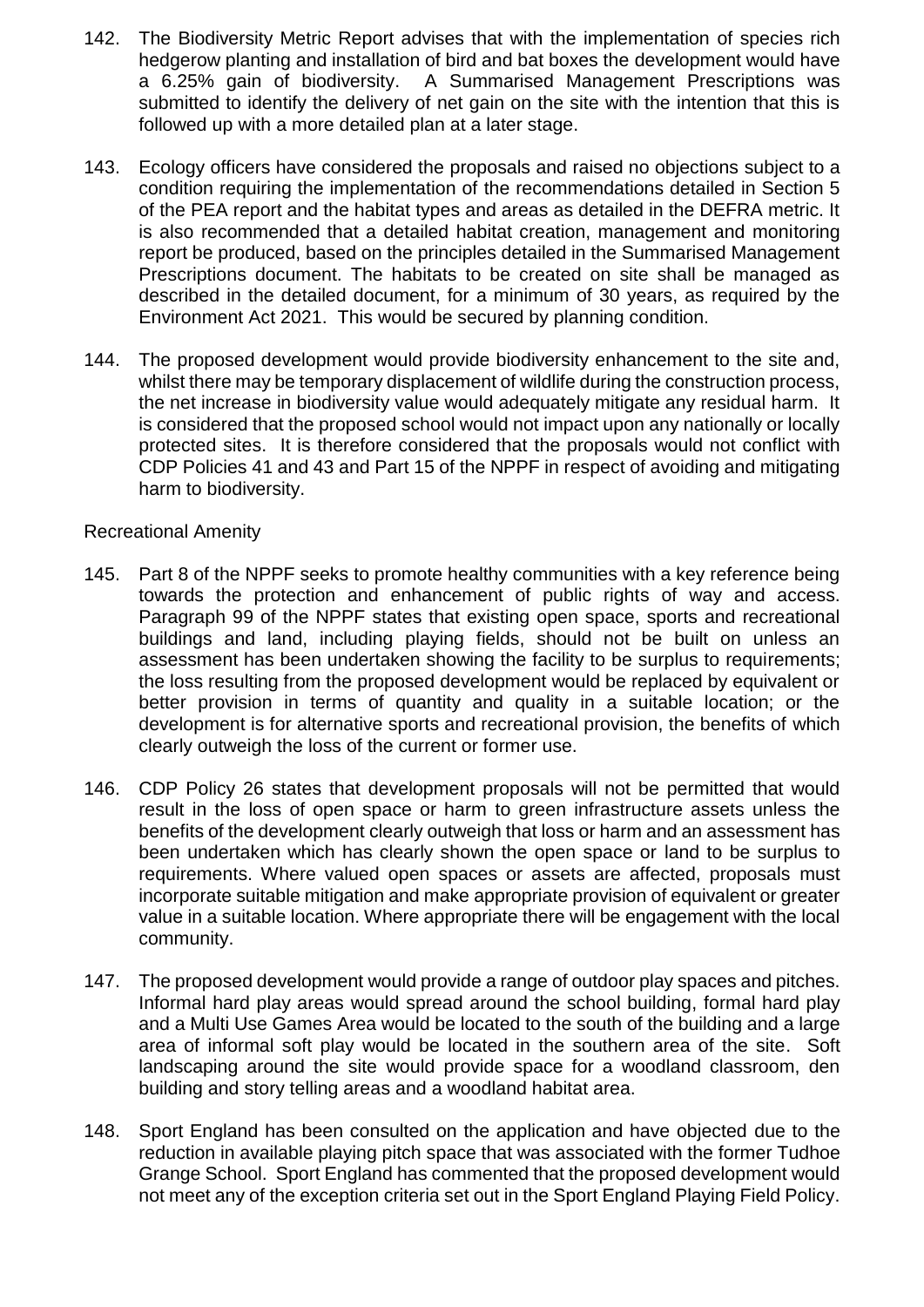Sport England initially stated that if its objection was not resolved the application would need to be referred to the Secretary of State.

- 149. The Town and Country Planning (Development Management Procedure) (England) Order 2015 identifies Sport England as a statutory consultee for development which:
	- i. is likely to prejudice the use, or lead to the loss of use, of land being used as a playing field; or
	- ii. is on land which has been
		- a. used as a playing field at any time in the five years before the making of the relevant application and which remains undeveloped; or
		- b. allocated for use as a playing field in a development plan or in proposals for such a plan or its alteration or replacement; or
	- iii. involves the replacement of the grass surface of a playing pitch on a playing field with an artificial, manmade or composite surface.
- 150. The application site is not being used as a playing field and, as the former school closed more than 5 years ago, there has been no access for use of the site as a playing field in the 5 years prior to the current (relevant) application being submitted. The land is not allocated for use as playing field in the development plan and there are no plans to alter or replace the development plan. The proposal is also not for the replacement of a playing field grass surface with an artificial alternative. It is noted that the 'Active Places Power' website does not identify grass pitches as being a facility at the application site.
- 151. In light of the above, and in accordance with Paragraph 15 of the Sport England Playing fields policy and guidance document, it is considered that Sport England would not be a statutory consultee in this case. Furthermore, as the site is no longer considered to be a 'playing field' there would be no conflict with the development plan, NPPF or Sport Englands Playing Field Policy if the size of the available playing field is reduced as a result of the proposal. For clarity, there is no requirement for the application to be referred to the Secretary of State.
- 152. Additional information was provided to demonstrate the qualitative improvement the site and Sport England was afforded the opportunity to comment on the proposals again. However, maintained its objection and, in addition, criticised the Council for not consulting Sport England at an earlier stage in the development. The comments regarding general consultation with Sport England have been forwarded to the Councils Corporate Property and Land Team.
- 153. Taking into account the above it is considered that the policy test set out in Paragraph 99 of the NPPF and the guidance in Sport England's Playing Field Strategy are not applicable in this case.
- 154. Subject to the site being developed in accordance with the proposed site plan and detailed hard and soft landscaping plans supporting this scheme it is considered that the loss in open space on the site would be outweighed by the varied and enriching outdoor facilities to be provided on the site in addition to the new school. It is therefore considered that the proposal would accord with CDP Policy 26 and Part 8 of the NPPF.

#### Cultural Heritage

155. In assessing the proposed development regard must be had to the statutory duty imposed on the Local Planning Authority under the Planning (Listed Buildings and Conservation Areas) Act 1990 to pay special attention to the desirability of preserving or enhancing the character and appearance of a conservation area. In addition, the Planning (Listed Buildings and Conservation Areas) Act 1990 also imposes a statutory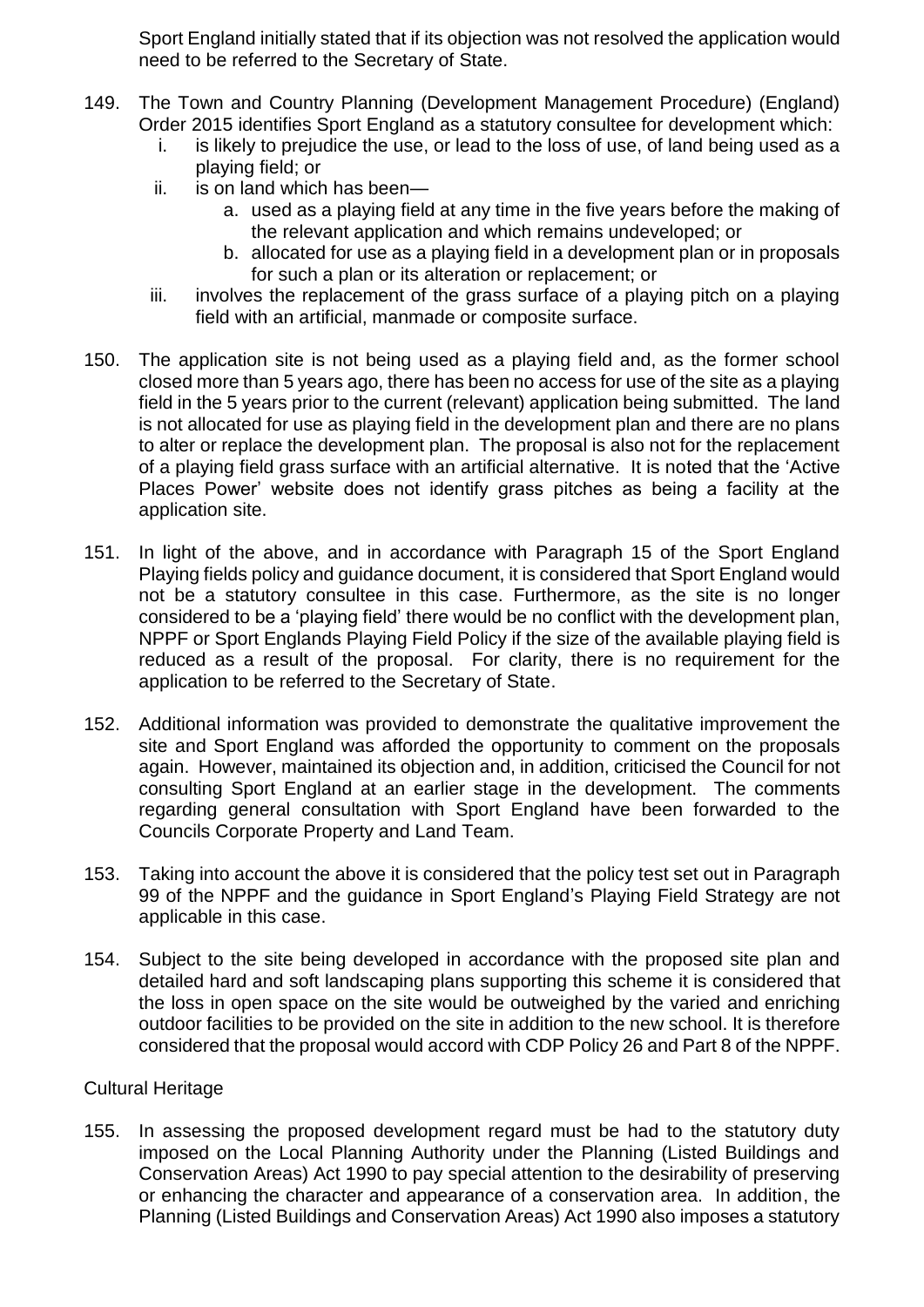duty that, when considering whether to grant planning permission for a development which affects a listed building or its setting, the decision maker shall have special regard to the desirability of preserving the building or its setting or any features of special architectural or historic interest which it possesses. If harm is found this gives rise to a strong (but rebuttable) statutory presumption against the grant of planning permission. Any such harm must be given considerable importance and weight by the decision-maker.

- 156. Part 16 of the NPPF requires clear and convincing justification if development proposals would lead to any harm to, or loss of, the significance of a designated heritage asset. CDP Policy 44 seeks to ensure that developments should contribute positively to the built and historic environment and seek opportunities to enhance and, where appropriate, better reveal the significance and understanding of heritage assets.
- 157. Tudhoe Conservation Area is located approximately 550m to the north of the site and this contains 9 listed buildings, the nearest of which are the Grade II Listed Church of St Charles and Presbytery and the Grade II Listed Gate Piers and Piers North of Church of St Charles approximately 650m to the north of the site. The Grade II Listed Church of St Andrew is located approximately 150m to the south, the Grade II Listed Spennymoor Settlement is located approximately 270m to the west, the Grade II Listed Spennymoor U.D. War Memorial with Dwarf Wall, Railings and Gate is located approximately 550m to the west and the Grade II Listed War Memorial in York Hill Cemetery with Piers, Rails and Chain and Grade II Listed Colliery Disaster Memorial in Tudhoe Cemetery are located approximately 360m to the east.
- 158. Design and Conservation officers have considered the proposal and raised no objections in respect of cultural heritage and as the development would not be intervisible with any designated heritage assets or their setting, it is considered that there would be no heritage harm.
- 159. Archaeology officers have also considered the proposals but note that as the ground has been previously disturbed it is unlikely that any archaeological remains would be affected.
- 160. It is considered that the proposal would cause no harm to heritage assets or archaeological remains in accordance with CDP Policy 44 and Part 16 of the NPPF and Sections 66 and 72 of the Planning (Listed Buildings and Conservation Areas) Act 1990.

#### Other Matters

- 161. A Local resident has suggested that if the school is to be permitted, would the car park be available for parking of spectators of Spennymoor Town Football Club on match days. This is not linked to the delivery of the school and could not reasonably be made a requirement of the planning permission. It would be a question for the administration of the school, should it be granted planning permission.
- 162. A separate resident has requested that the wall on the boundary of the site be repaired and maintained. The boundary walls would be inspected and repaired, if necessary, as part of the development.

#### Public Sector Equality Duty

163. Section 149 of the Equality Act 2010 requires public authorities when exercising their functions to have due regard to the need to i) the need to eliminate discrimination, harassment, victimisation and any other prohibited conduct, ii) advance equality of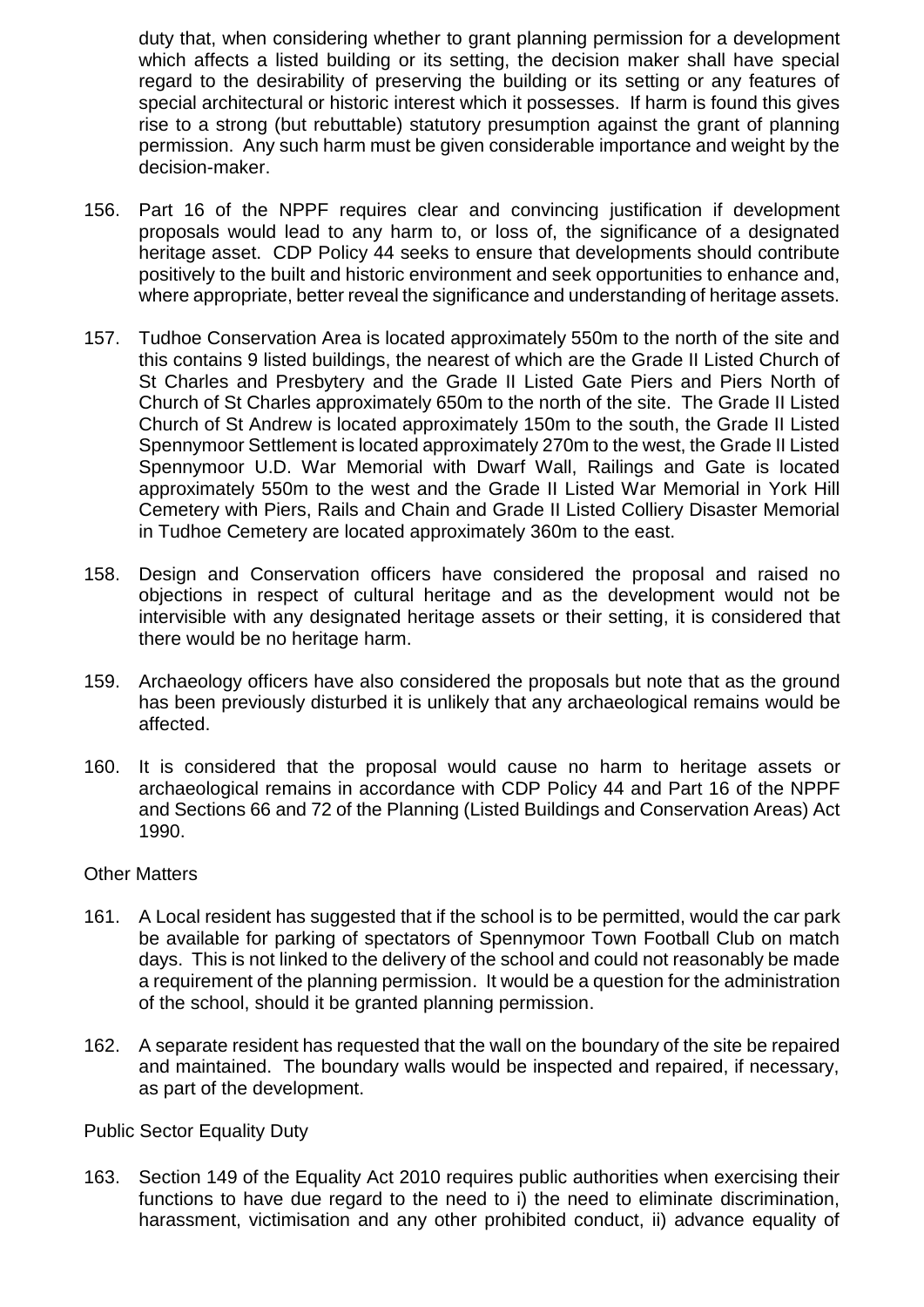opportunity between persons who share a relevant protected characteristic and persons who do not share it and iii) foster good relations between persons who share a relevant protected characteristic and persons who do not share that characteristic.

164. In this instance, officers have assessed all relevant factors and do not consider that there are any equality impacts identified.

## **CONCLUSION**

- 165. The proposed development would provide a modern, efficient primary school for Spennymoor on a site formerly in use for education purposes. The proposed development would provide a significant benefit to the community, would be sustainable and well designed, and in keeping with and complementary to its surroundings.
- 166. The development has been considered against relevant development plan policies and material considerations and was found to be acceptable.
- 167. The objection received from Sport England is regrettable, but it is considered that proposed new school and associated variety of play spaces outweighs the loss of former playing fields that could potentially have been brought back into use.
- 168. The proposed development has generated some public interest, with letters of objection having been received. Concerns expressed regarding the proposal have been taken into account, and carefully balanced against the benefits of the scheme in terms modern education provision.
- 169. The proposed development is considered to broadly accord with the relevant policies of the County Durham Plan and relevant sections of the NPPF.

## RECOMMENDATION

- 170. That the application is **APPROVED** subject to the following conditions:
	- 1. The development hereby permitted shall be begun before the expiration of three years from the date of this permission.

*Reason: Required to be imposed pursuant to Section 91 of the Town and Country Planning Act 1990 as amended by the Planning and Compulsory Purchase Act 2004*.

2. The Local Planning Authority shall be given at least seven days prior written notification of the date of commencement of the development

*Reason: To ensure the development is carried out in accordance with the approved documents.*

3. The development hereby approved shall be carried out in strict accordance with the following approved plans: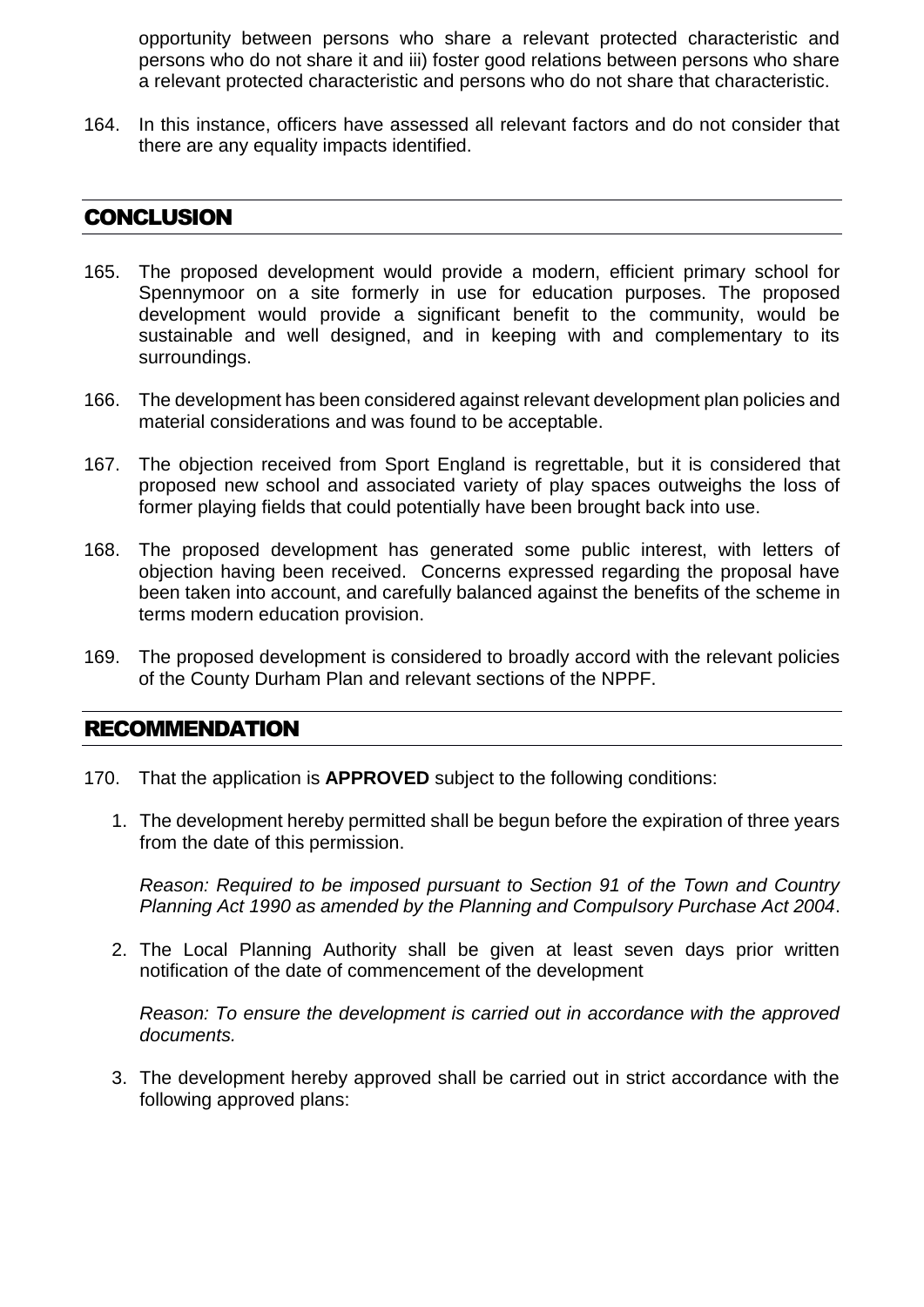202218-BGP-01-XX-DR-C-52-01101 - IMPERMEABLE AREAS PLAN 202218-BGP-01-XX-DR-C-52-01130 - DRAINAGE PLAN 202218-BGP-01-XX-DR-C-52-01131 - MANHOLE SCHEDULE 202218-BGP-01-XX-DR-C-90.4-01100 - SITE LOCATION PLAN 202218-BGP-01-XX-DR-C-90.4-01110 - EXTERNALS PLAN 0597- DCC- 1601 – PROPOSED HIGHWAYS WORKS LAYOUT 0597-DCC-1601 - PROPOSED SITE PLAN GROUND FLOOR 0597-DCC-1603 - PROPOSED GROUND AND FIRST FLOOR PLANS 0597-DCC-2100 - PROPOSED ELEVATIONS 0597-DCC-2200 - PROPOSED SECTIONS 1600 REV 0 - PROPOSED SITE PLAN TREE PROTECTION PLAN 3704621-TP-A - Travel Plan Drainage Philosophy Flood Risk Assessment SuDS Management Plan Summarised Management Prescriptions – Tudhoe School

*Reason: To define the consent and ensure that a satisfactory form of development is obtained in accordance with Policies 21, 31, 33, 39 and 41 of the County Durham Plan and Parts 9, 14 and 15 of the National Planning Policy Framework.*

4. No development shall take place until a Construction Management Plan has been submitted to and approved in writing by the Local Planning Authority. The Construction Management Plan shall include as a minimum but not necessarily be restricted to the following:

-A Dust Action Plan including measures to control the emission of dust and dirt during construction taking into account relevant guidance such as the Institute of Air Quality Management "Guidance on the assessment of dust from demolition and construction" February 2014;

-Details of methods and means of noise reduction;

-Where construction involves penetrative piling, details of methods for piling of foundations including measures to suppress any associated noise and vibration;

-Details of whether there will be any crushing/screening of materials on site using a mobile crusher/screen and the measures that will be taken to minimise any environmental impact.

-Details of measures to prevent mud and other such material migrating onto the highway from construction vehicles;

-Designation, layout and design of construction access and egress points;

-Details for the provision of directional signage (on and off site);

-Details of contractors' compounds, materials storage and other storage arrangements, including cranes and plant, equipment and related temporary infrastructure;

-Details of provision for all site operations for the loading and unloading of plant, machinery and materials;

-Details of provision for all site operations, including visitors and construction vehicles for parking and turning within the site during the construction period;

-Routing agreements for construction traffic;

-Details of the erection and maintenance of security hoarding;

-Details of construction and decommissioning working hours;

-Waste audit and scheme for waste minimisation and recycling/disposing of waste resulting from demolition and construction works; and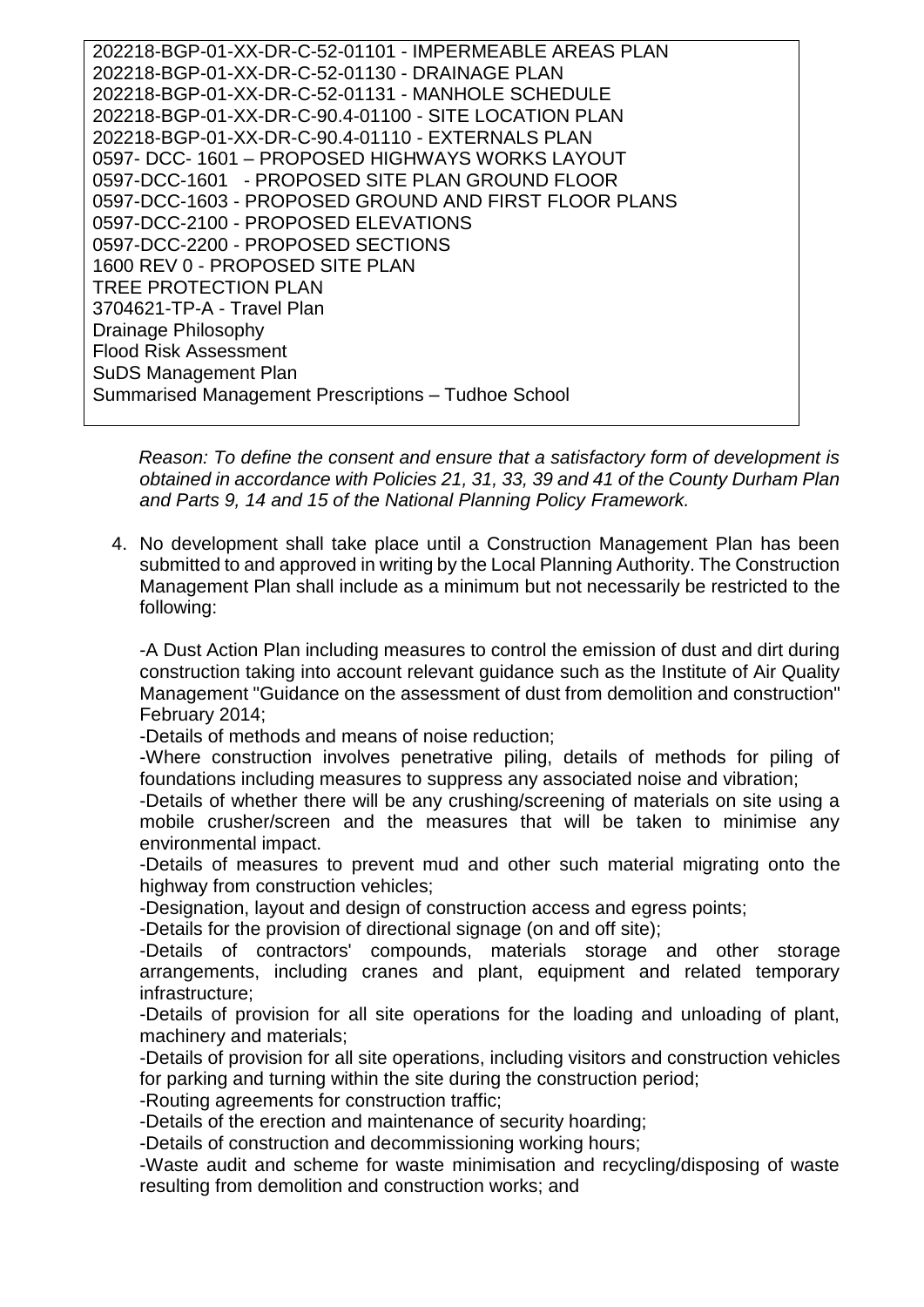-Detail of measures for liaison with the local community and procedures to deal with any complaints received.

The Construction Management Plan shall have regard to BS 5228 "Noise and Vibration Control on Construction and Open Sites" during the planning and implementation of site activities and operations.

The approved Construction Management Plan shall also be adhered to throughout the construction period and the approved measures shall be retained for the duration of the construction works.

*Reason: In the interests of protecting the amenity of neighbouring site occupiers and users from the impacts of the construction phases of the development having regards to Policies 21 and 31 of the County Durham Plan and Part 15 of the National Planning Policy Framework. Required to be a pre-commencement condition and the details of the construction management statement must be agreed before works on site commence.* 

- 5. Construction operations shall only take place within the following hours: 07.30 to 19.00 Monday to Friday
	- 07.30 to 12.00 Saturday

No operations including the maintenance of vehicles and plant shall take place outside of these hours or at any time on Bank, or other Public Holidays, save in cases of emergency when life, limb, or property are in danger. The Local Planning Authority shall be notified as soon as is practicable after the occurrence of any such operations or working.

*Reason: In the interests of residential amenity and highway safety in accordance with the County Durham Plan Policy 21 and Part 15 of the National Planning Policy Framework.*

6. The development shall be carried out in accordance with the submitted flood risk assessment and SuDS Management Strategy. The mitigation measures detailed with the SuDS Management Strategy shall be fully implemented prior to development being brought into use. These measures shall be retained and maintained thereafter throughout the lifetime of the development.

*Reason: To reduce the risk of flooding to the proposed development and future occupants and to ensure there is no increase of flood risk elsewhere as a result of this development in accordance with Policy 35 of the County Durham Plan and Part 14 of the National Planning Policy Framework.*

7. No development shall commence until a land contamination scheme has been submitted to and approved in writing by the Local Planning Authority. The submitted scheme shall be compliant with the YALPAG guidance and include a Phase 2 site investigation, which shall include a sampling and analysis plan. If the Phase 2 identifies any unacceptable risks, a Phase 3 remediation strategy shall be produced and where necessary include gas protection measures and method of verification.

*Reason: To ensure that the presence of contamination is identified, risk assessed and proposed remediation works are agreed in order to ensure the site is suitable for use, in accordance with Part 15 of the National Planning Policy Framework. Required to be pre-commencement to ensure that the development can be carried out safely.*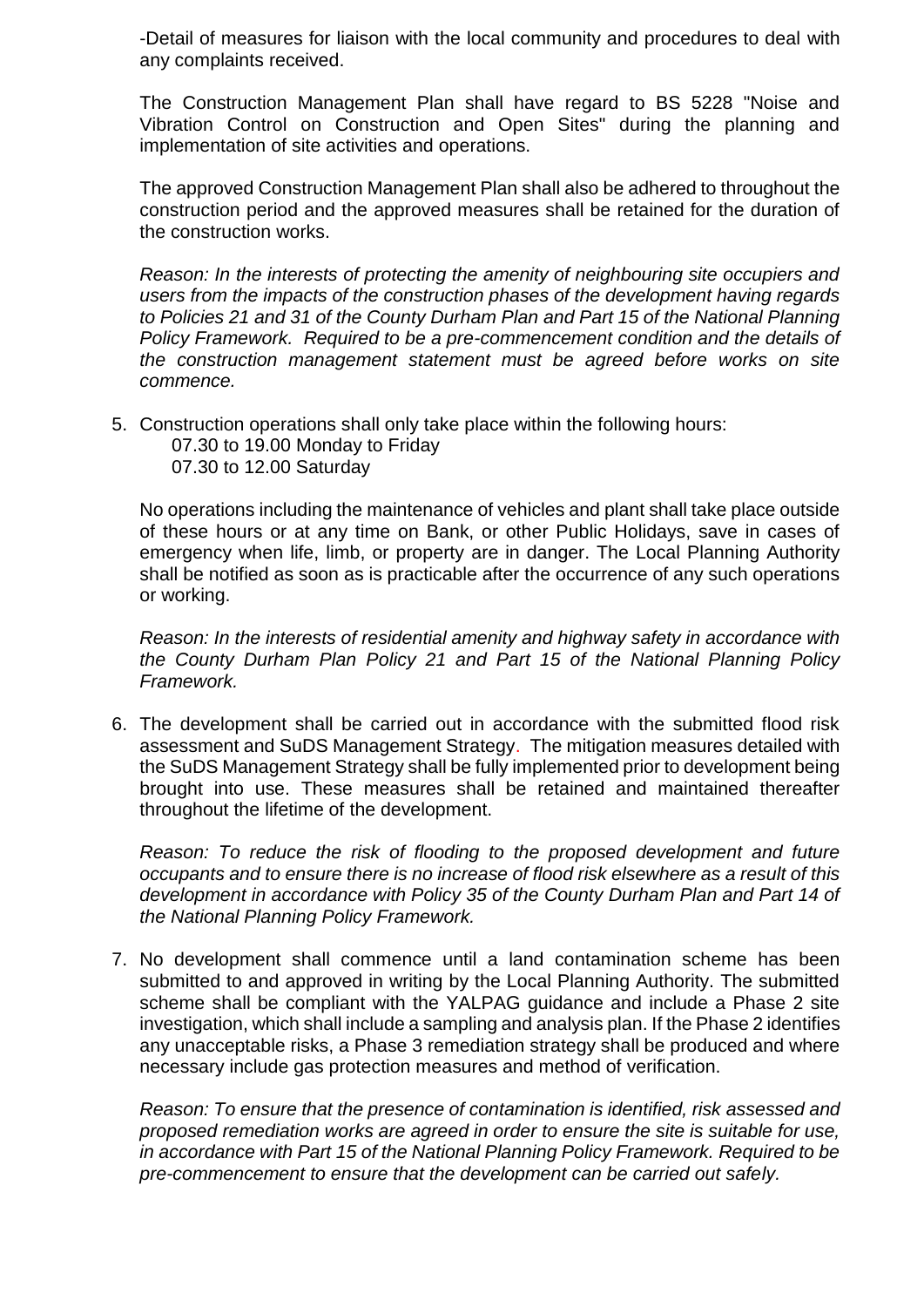8. Remediation works shall be carried out in accordance with the approved remediation strategy. The development shall not be brought into use until such time a Phase 4 verification report related to that part of the development has been submitted to and approved in writing by the Local Planning Authority.

*Reason: To ensure that the remediation works are fully implemented as agreed and the site is suitable for use, in accordance with Part 15 of the National Planning Policy Framework.*

9. The development shall be carried in recommendations detailed in Section 5 of the Preliminary Ecological Appraisal report (Durham Wildlife Services, January 2022 Update report), and the habitat types and areas as detailed in the DEFRA metric.

*Reason: In order to deliver Biodiversity Net Gain in accordance County Durham Plan Policy 41 and Part 15 of the National Planning Policy Framework.*

10.Prior to the commencement of development precise details of the colours and finishes for all buildings, fixed plant and machinery shall be agreed in writing with the Local Planning Authority and the development carried out in accordance with agreed details.

*Reason: To ensure the development is carried out in accordance with the approved documents and in the interests of visual amenity in accordance with County Durham Plan Policy 39 and Part 15 of the National Planning Policy Framework. Required to be pre-commencement in order to assess the appearance of the development.*

11.Prior to the installation of the boiler plant a detailed stack height calculation and supporting plan shall be submitted to the Local Planning Authority for approval in writing.

*Reason: In the interests of residential amenity in accordance with County Durham Plan Policy 31 and Part 15 of the NPPF.*

12.Prior to the commencement of development, a habitat creation, management and monitoring report shall be produced, based on the principles detailed in the Summarised Management Prescriptions Document provided by Durham Wildlife Services (dated 24/5/22). The habitats to be created on site shall be managed as described in the detailed document, for a minimum of 30 years, as required by the Environment Act 2021

*Reason: In order to deliver Biodiversity Net Gain in accordance County Durham Plan Policy 41 and Part 15 of the National Planning Policy Framework.*

13.Prior to the commencement of development full details of hard and soft landscape proposals shall be provided to the Local Planning Authority for approval in writing. Hard landscape details should include all enclosing elements, street furniture and street lighting locations. Details of external finishing materials should include finished levels, and all construction details confirming materials, colours, finishes and fixings. Soft Landscaping details should include a detailed planting plan and specification of works indicating soil depths, plant species, numbers, densities, locations inter relationship of plants, stock size and type, grass, and planting methods including construction techniques for pits in hard surfacing and root barriers. Details of rabbit protection should be provided. All existing or proposed utility services that may influence proposed tree planting shall be indicated on the planting plan.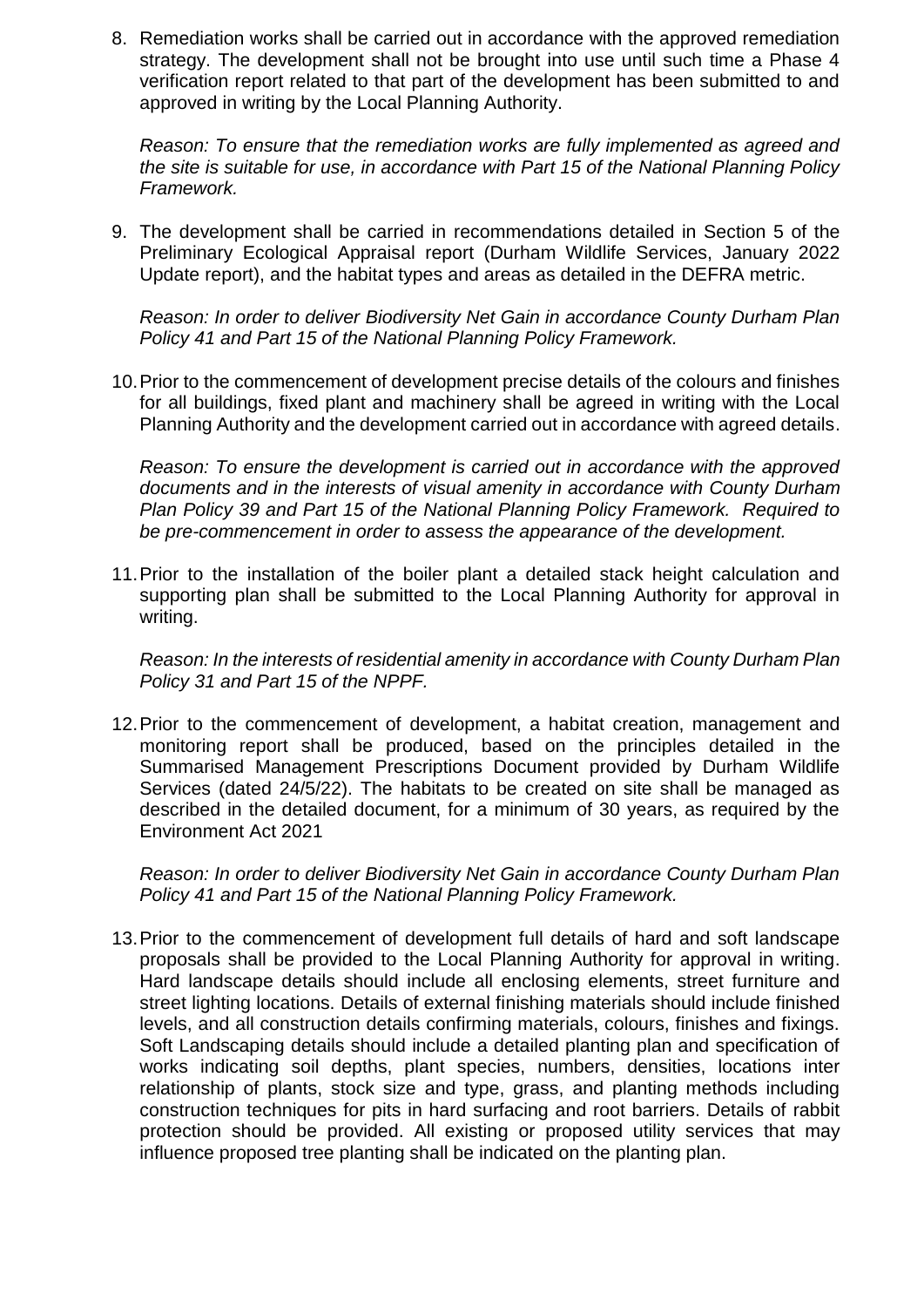*Reason: In the interests of the visual amenity of the area and to comply with County Durham Plan Policies 29 and 39 and Parts 12 and 15 of the National Planning Policy Framework*.

14.Prior to the commencement of development details of proposed soft landscape management should be provided to the Local Planning Authority for approval in writing. The soft landscape management plan shall include long term design objectives, management responsibilities and maintenance schedules for all landscape areas and retained vegetation,. Landscape maintenance shall be detailed for the initial 5 year establishment from date of completion of the total scheme regardless of any phased development period followed by a long-term management plan for a period of 20 years.

Reason: In the interests of the visual amenity of the area and to comply with County Durham Plan Policies 29 and 39 and Parts 12 and 15 of the National Planning Policy Framework.

15.Prior to the commencement of the development a scheme for surface water management shall be submitted to the Local Planning Authority for approval in writing in consultation with Northumbrian Water Ltd.

*Reason: To ensure that surface water is appropriately managed on the site in accordance with County Durham Plan Policies 35 and 36 and Part 14 of the National Planning Policy Framework.*

16.The outdoor sports facilities shall not be used outside of the hours of 0800 to 1800 Monday to Saturday and not at all on Sundays.

*Reason: In the interests of residential amenity in accordance with County Durham Plan Policy 31 and Part 15 of the NPPF.*

## STATEMENT OF PROACTIVE ENGAGEMENT

In accordance with Article 35(2) of the Town and Country Planning (Development Management Procedure) (England) Order 2015, the Local Planning Authority has, without prejudice to a fair and objective assessment of the proposals, issues raised and representations received, sought to work with the applicant in a positive and proactive manner with the objective of delivering high quality sustainable development to improve the economic, social and environmental conditions of the area in accordance with the NPPF.

## BACKGROUND PAPERS

- Submitted application form, plans supporting documents and subsequent information provided by the applicant.
- The National Planning Policy Framework (2021)
- National Planning Policy for Waste
- National Planning Practice Guidance notes
- County Durham Plan
- Statutory, internal and public consultation response